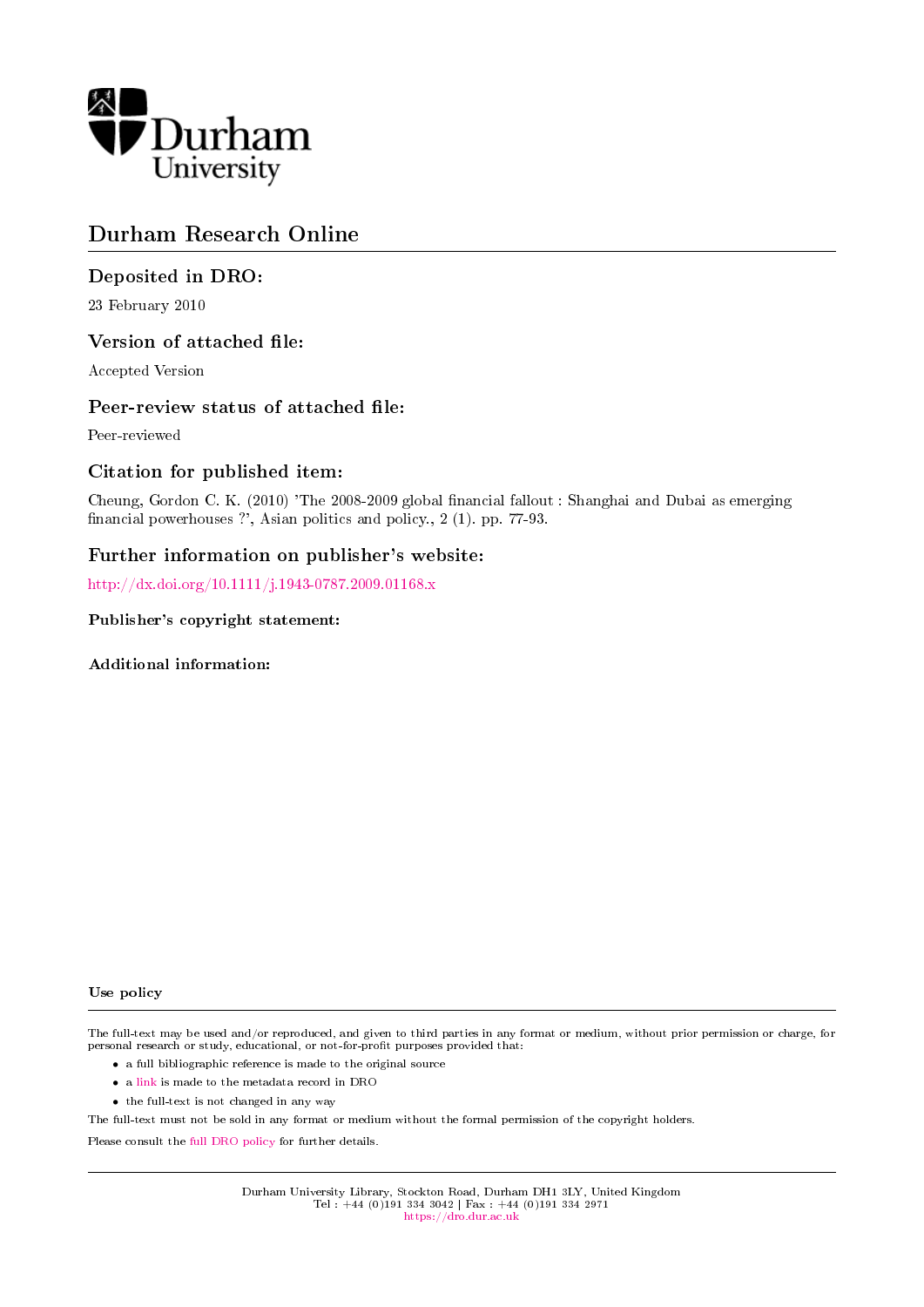# **The 2008-09 Global Financial Fallout: Shanghai and Dubai as Emerging Financial Powerhouses?<sup>1</sup>**

### **Gordon C. K. Cheung, Durham University**

# **Abstract**

The global financial crisis of 2008 to 2009 tested the United States financial leadership as well as sent a beam of hope to many emerging countries in finding ways to shoulder the global financial leadership. The major idea behind this paper is to demonstrate and critically assess the possibility of emerging economies re-shaping the future financial system. Shanghai and Dubai will be used to understand the meaning of a government-supported international financial center project. This paper will first assess the challenge of the current financial turmoil in relation to financial globalization. Second, Shanghai and Dubai will be used to illustrate their effort—both before and after the financial crisis—in the establishment of an international financial centre with a view of the challenge toward the current financial system. Finally, I will endeavor to draw some parallels/differences of the responses or measures taken by the countries that were affected by the financial crisis in Asia in 1997 to examine the possibility and shortcomings of government-backed financial policy in connection with the global financial architecture.

**Key words:** Dubai International Financial Center, Financial intermediaries, Global Financial Centers Index, Regulation, Shanghai International Financial Center

# **Introduction**

Global market confidence shattered as a result of a chain of huge financial collapses. Two of the U.S. housing mortgage giants, Fannie Mae and Freddie Mac (sharing 50 percent of the U.S. housing mortgage market share) had been nationalized by the U.S. government in early September 2008. Then, Lehman Brothers, the fourth largest investment bank in the U.S., was forced to go bankrupt in the middle of September 2008. Immediately after that, the largest insurance company, American International Group (AIG) was bailed out by the Federal Reserve with U.S.\$85 billion. According to the Editorial comment from the *Wall Street Journal*, after Morgan Stanley and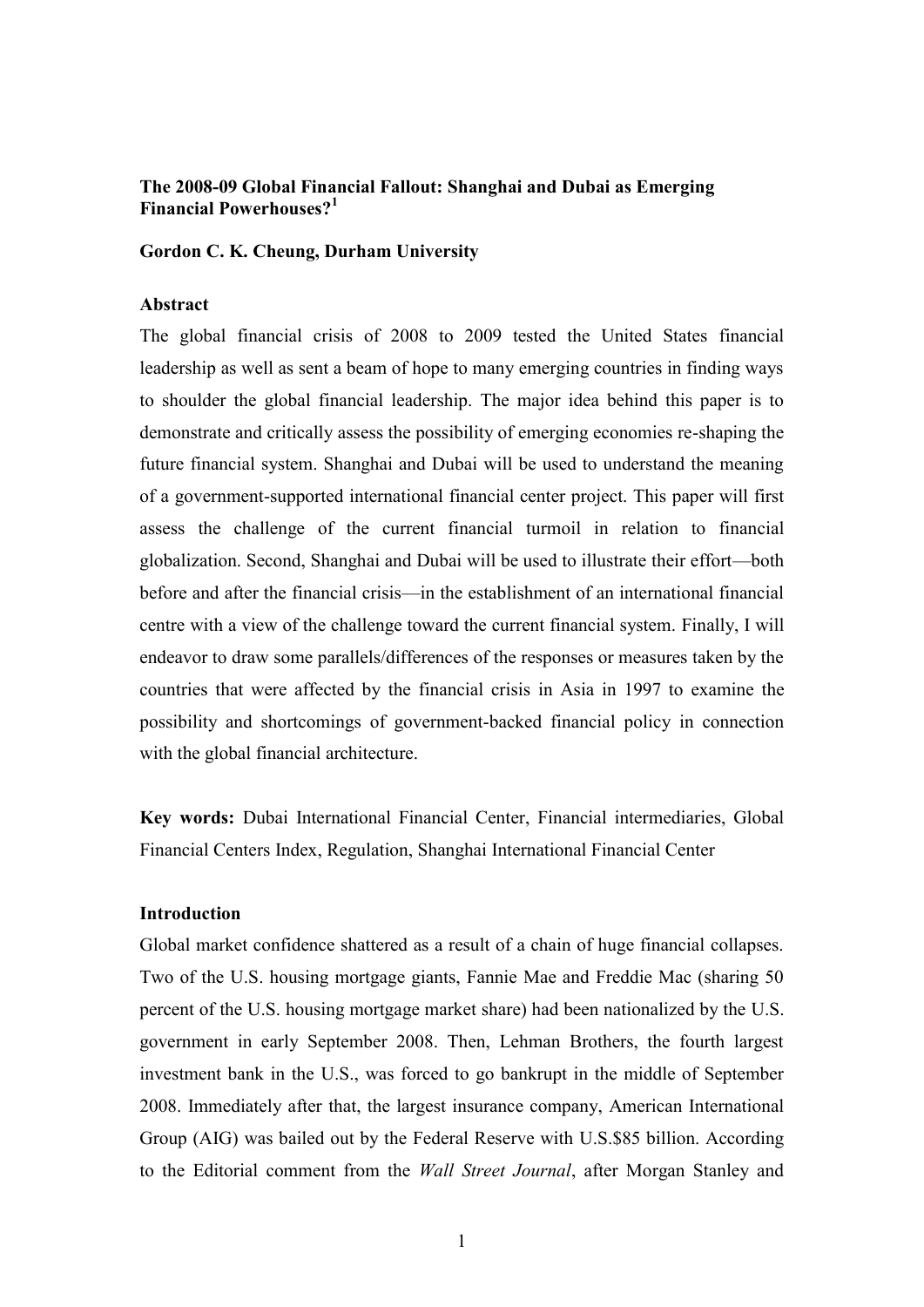Goldman Sachs returned to commercial banking, it spelt the end of the Wall Street: ―And so, in a single week, the era of the independent investment bank has ended. Wall Street as we've known it has ceased to exist." (*The Wall Street Journal* 2008: 15). According to the estimation of the National Institute of Economic and Social Research (NIESR), the total cost of the sub-prime housing crisis will be in the range of U.S.\$400 to U.S.\$600 billion (NIER 2008: 9). The global growth was expected to reduced from 5.0 percent in 2006 to 4.2 percent in 2008 (ibid.: 10). In the final quarter of 2008, the global trade in goods and services actually declined by 6.7 percent! The NIESR yet expected that by the end of 2010, global growth should return to 2.1 percent. (NIER 2009: 10-11)

In respond to the global financial crisis, it appeared that all the leading economies tried to come up with some solution to rescue the global market. All the Group of Seven (G7) financial ministers agreed on October 10, 2008 in Washington that the confidence of the financial market in the world should be restored immediately and one of the broadly agreed measures was to take the ownership of banks by injecting money directly from the government. According to Willem Buiter, Professor of European Political Economy, London School of Economics, guarantee, especially government guarantee of banking liabilities is essentially (Buiter 2008) Such a dramatic agreement resulted from the tumbling of almost all financial centers of the world did not seem to be able to boost market confidence because the original U.S.\$700 billion bail-out plan was not especially effective. Dow Jones dropped by 20 percent within a week from October 6-10, 2008 and the Tokyo Nikkei Index dropped 24 percent concomitantly.

Another major global cooperation was made through the London Summit on April 2,  $2009$  (or G20 Summit).<sup>2</sup> The Summit agreed to throw another U.S.\$1,100 billion to boost the global economy, to help ailing economies through further help from the International Monetary Fund (IMF), to provide more supervision of multinational institutions and strengthen regulations, to increase trade, to eradicate tax haven and to reform the IMF. (Grice and Morris 2009: 2-3) During the Summit, Barack Obama, the President of the United States, declared, "After weeks of preparation, we have agreed on a series of unprecedented steps to restore growth and prevent a crisis like this from happen again." (*Financial Times*, April 3, 2009, p. 4). The Summit set a standard of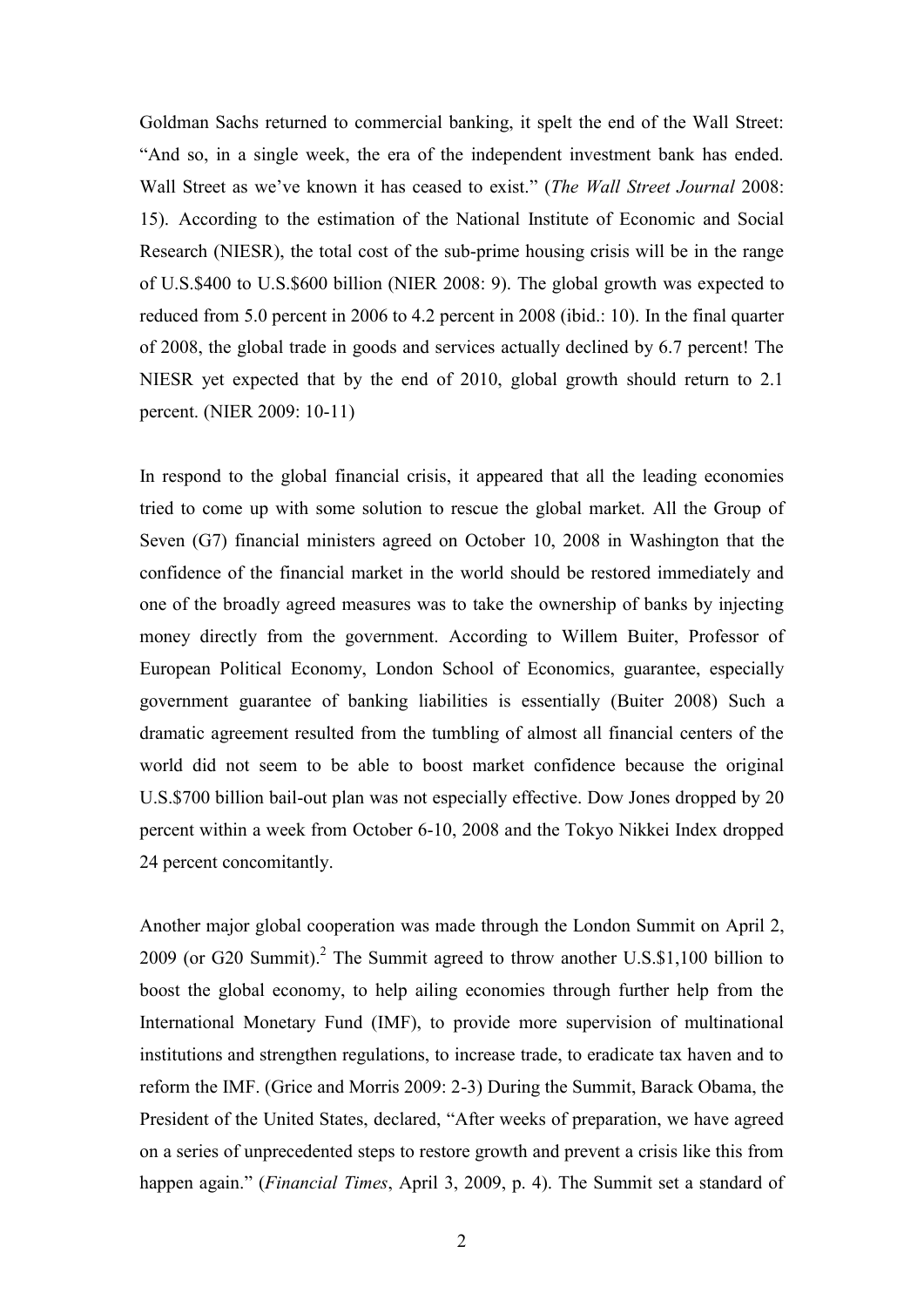agreement and also generated some solidarity among leading economies. They also agreed to rejoin in Pittsburgh in September 24-25, 2009 for another G20 Summit. Nevertheless, some economic sectors of individual countries were still suffered as a result of the crisis. One other noticeable examples was that the largest carmaker in the U.S., General Motors, filed for Chapter 11 protection and was officially bankrupt on June 1, 2009, resulting in a total losses of U.S.\$81 billion. (Clark 2009)

The current financial crisis has demonstrated the problem of the existing international financial architecture. According to Roger C. Altman, "The financial and economic crash of 2008, the worst in over 75 years, is a major geopolitical setback for the United States and Europe." (2009: 2) Yet, it also signals to a number of emerging economies that there is window of opportunity for them to help create a new order of global financial architecture. Among the others, the "international financial outreach" of Shanghai and Dubai presents some opportunities and challenges. For one thing, they are determined to greatly enhance their international financial power. As a result of this, at the moment of global bail out, the world may need to take into consideration how to engage, if not accommodate, two emerging economies which have long been reliant on the development of state driven financial centers. This paper will first illustrate the interaction between financial liberalization and globalization, and followed by using the *Global Financial Centres Index 3* (GFCI3) report in 2008 to assess the international financial standard between Shanghai and Dubai against other financial centers. In addition, I shall discuss the current development of Shanghai and Dubai with a view to looking at the respective government's policies of creating their own model of international financial centre before and after the financial crisis. We will evaluate the responses of the leading economies under the current financial crisis with a view to compare the responses that were carried out a decade ago among other Asian economies.

# **Financial Globalization and the Emerging Financial Centers**

Globalization emerged in the period between the latter half of the 19th century and the initial years of the 20th century (1850—1914) (O'Rourke and Williamson 1999: 5). The notion of globalization is not new but the outcomes of globalization, such as standardization, marketization and norms adherence, nevertheless, penetrate and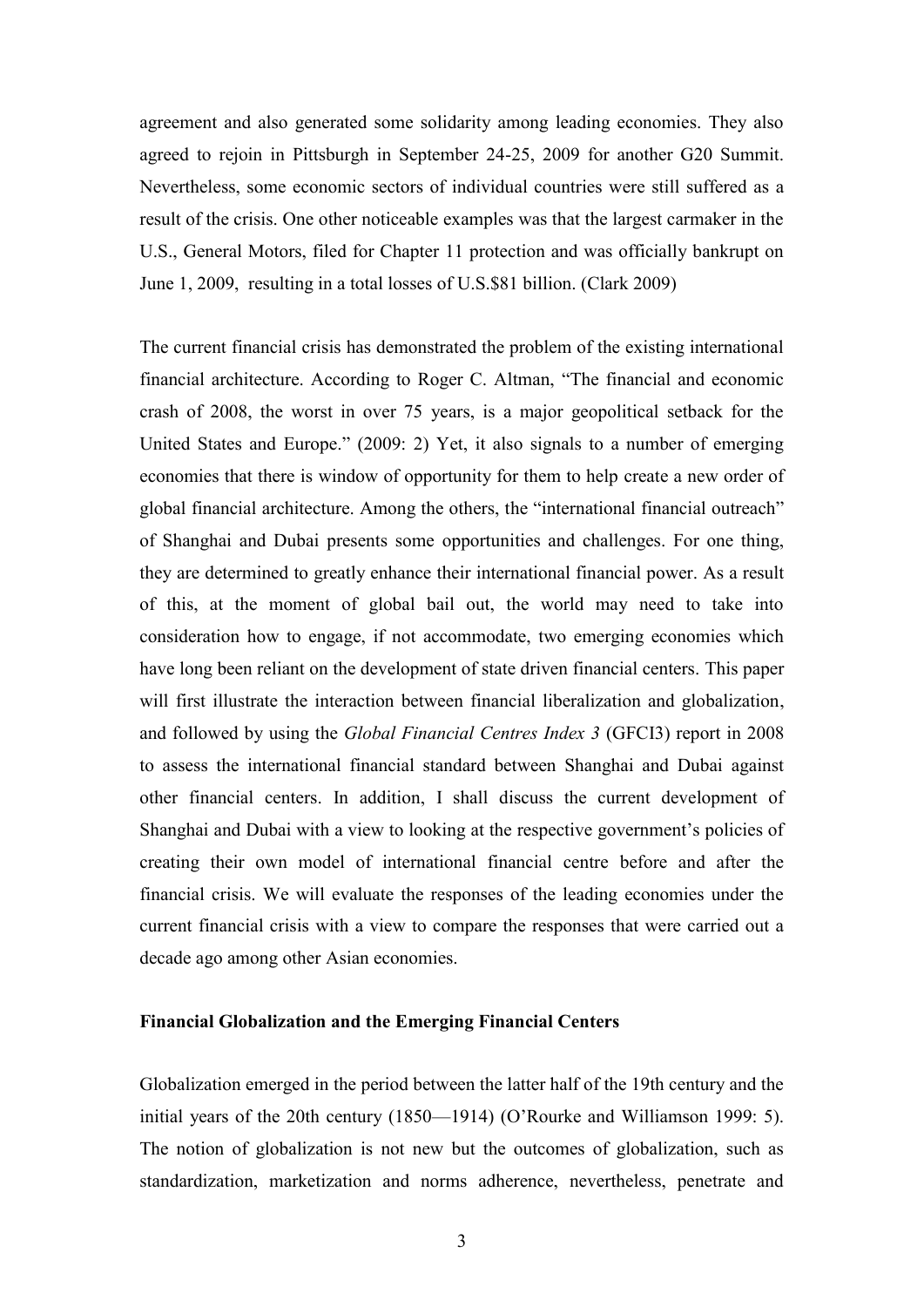precipitate into every country, requiring mutual inter-dependence and assimilation to take place. Karl Polanyi's (1944) ground-breaking book *The Great Transformation* set forth a classical literature in studying the power of transformation, the pattern of change and the facilitation of market economy in the 19th century. The "selfregulating" nature of market behavior actually energized the world toward an astonished new page (ibid.: 3). In addition, as argued by Edward J. Nell:

Not that market outcomes are *optimal*, [italic in original] but rather that they have a certain objectivity and reflect robust good sense. If you pay attention to the market signals, you ought to do all right; if you don't you will run a serious risk of going under. (1996: 51)

The momentum of market and the dynamic force of liberalism energize the world to grow in an unprecedented manner. Empirical studies and research recently attribute the transformation of the global economy to the market impetus and the force behind it (Chandler 1990).

As far as international finance is concerned, the U.S. was first confronted with a setback in the 1970s when Nixon announced the collapse of the Bretton Woods System in 1971 (Gilpin 1987: 134). However, the inability to maintain the Bretton Woods System in the early 1970s (U.S. dollars pegged with gold) gave rise to the foundation of our current volatile financial infrastructure. (Komiya *et al.* 1988: 318). Although the U.S. financial leadership has been challenged after the 2007-09 financial crisis, the relative decline of the U.S., especially in global finance, is more complicated. As Beeson and Broome put it clearly, "As a result, the negative externalities that are potentially generated by U.S. hegemonic influence are likely to come more sharply into focus, especially if scholars examine the complex nature of American power in the contemporary era without pigeon-holing such debates into ideological clichés or limited discussions about relative U.S. hegemonic decline." (2009: 5)

Different from military might, in the reign of international finance, no state can single-handedly create a financial hegemony. Benjamin Cohen wrote a decade ago warning that: "Currency spaces now are shaped not by political sovereignty but by the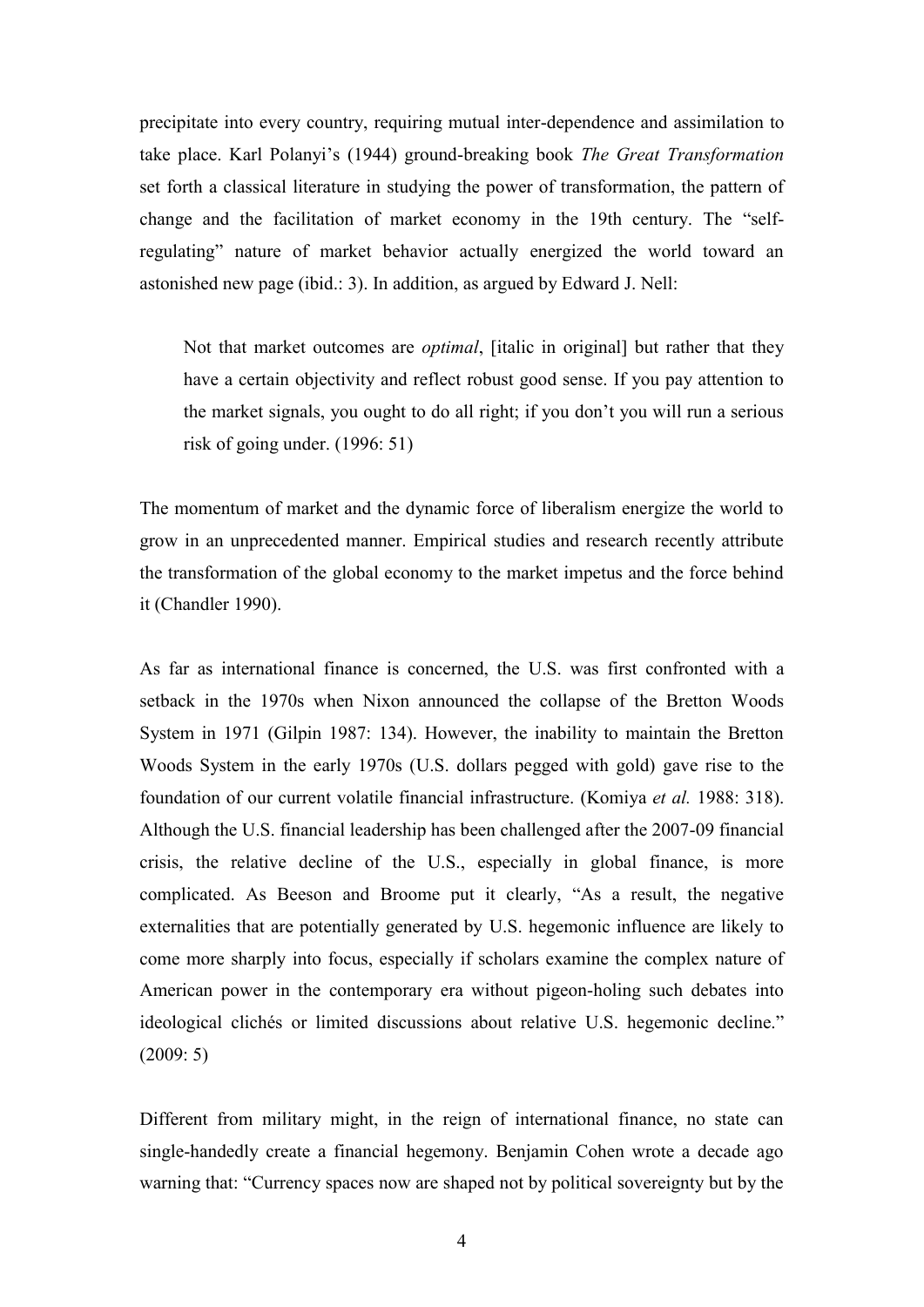invisible hand of competition–governments interacting together with societal actors in the social spaces created by money's transactional networks" (Cohen 1998: 5). After almost a decade, in *Territory, Authority, Rights: From Medieval to Global Assemblages*, Saskia Sassen further contended the tension between globalization and nation-state by reminding us that "For today's globalizing dynamics to have the transformative capacities they evince entails far deeper imbrications with the national – whether governments, firms, legal systems, or citizens – than prevailing analyses allow us to recognize"  $(2007: 1)$ . Financial globalization was made more salient through the latest technology and the facilitation of various intermediaries, mutual funds and hedge funds, apart from the subsidiary of various banking sectors. According to John Eatwell, "Liberalization has been accompanied by extraordinarily rapid technical progress – in data processing and financial modelling – that has transformed financial markets" (2008: 83). In time, such dynamism of the globalization of finance eventually brought about two divergent views on the governance of global finance.

Academicians such as Robert Shiller (2000) used *Irrational Exuberance* to describe the rocketing of stock prices in the late 1990s and the early 2000s. He attributed the causes to the financial chaos from the confluence of a cluster of reasons such as the availability of internet, irresponsible financial analysts, the increase of pension fund and the mutual fund, coupled with the baby boom in the United States. Yet, George Soros, the founder of the Quantum Fund, disagreed with the academics by challenging the foundation of the economic theory.<sup>3</sup> He argued that:

In my view there is no such thing as equilibrium in financial markets because market participants are trying to discount a future which is itself shaped by market expectations. … they are shooting at a moving target rather than counting a future equilibrium.

(Soros 1997: 2)

His assumptions are that economic agents are not perfect and knowledge is costly. Therefore changes are inevitable. He further contended: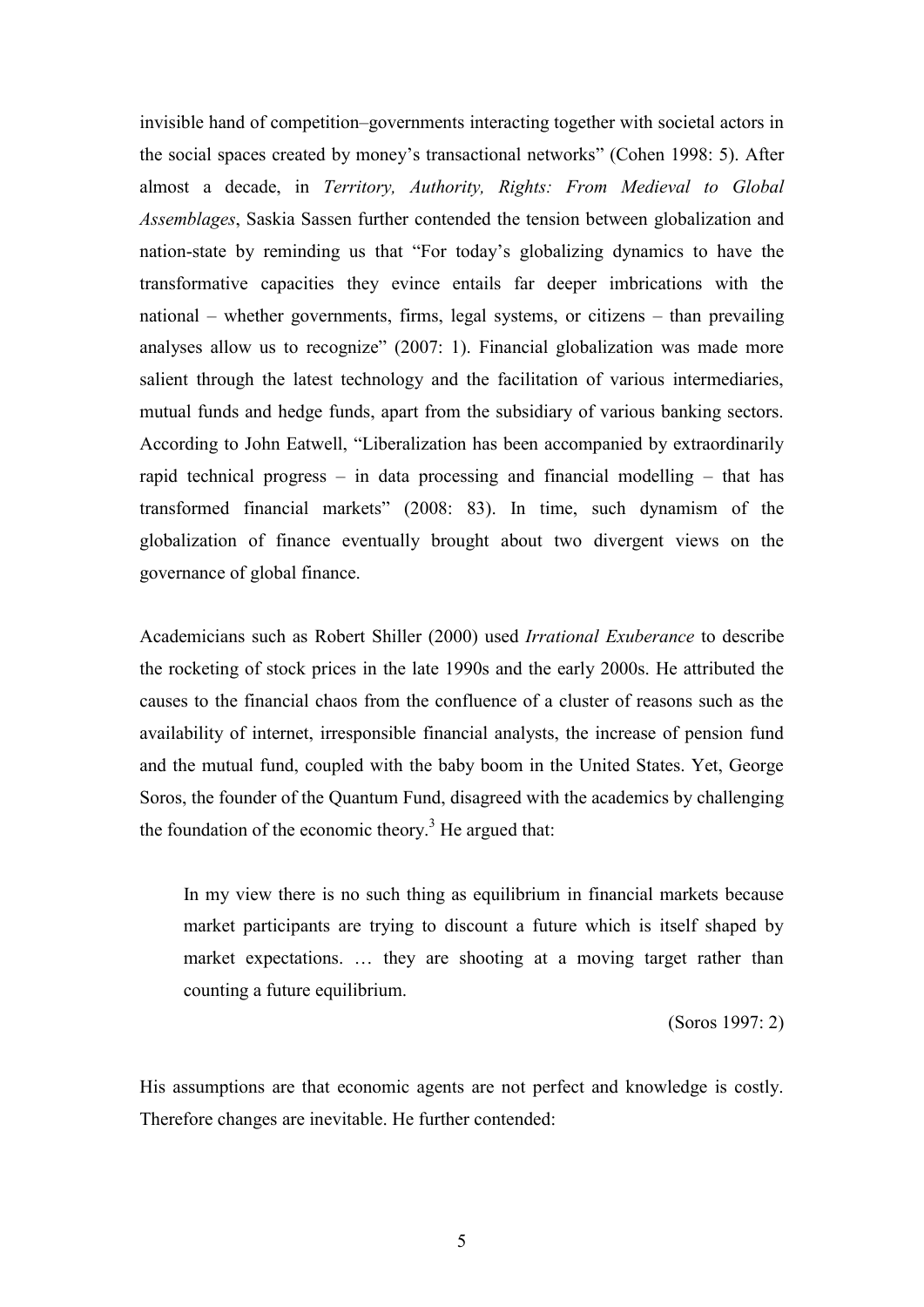I cannot change them [rules that govern financial market] unilaterally. If I impose the rules on myself but not on others, it would effect my own performance in the market but it would have no effect on what happens in the markets because no single participant is supposed to be able to influence the outcome.

(Soros 1998: xxv)

He simply called the financial market a 'reflexive' event. His latest comment on the current financial crisis is that:

―The international financial system also needs repairing but there are grounds for optimism. Europe has realized that it needs to complement the euro with a government safety net for interbank credit. And the International Monetary Fund is finding a new mission in protecting countries at the periphery from the storm at the centre." (Soros 2008)

If we go back to his motto, changing is everything and no one can dominate in the financial market. We are now actually watching a game of redistribution of financial power between the state and the market witnessing the current financial market. Of course, Soros has been criticized by many that his so-called theory was not new but some sort of personal reflections and most of them are within the scope of neoliberalist doctrine. We will turn to the analysis of two emerging financial centers: Shanghai and Dubai.

### **Importance of Shanghai and Dubai as International Financial Centers**

In March 2008, Y/Zen Group, commissioned by the City of London, came up with the Global Financial Centres Index  $3$  (GFCI3) report.<sup>4</sup> The report used five key areas for the construction of the index. They are: people, business environment, market access, infrastructure and general competitiveness. As a result, London ranked number 1 (rating of 795) and New York ranked number 2 (rating of 786). Both therefore are considered as not just international financial centers but global financial centers (GFCI3 2008: 16). The rest of the financial centers were categorized to fulfill various roles for international, niche, national and regional purposes. Hong Kong, ranked number 3, had a rating of only 695, far away from even New York. In other words, in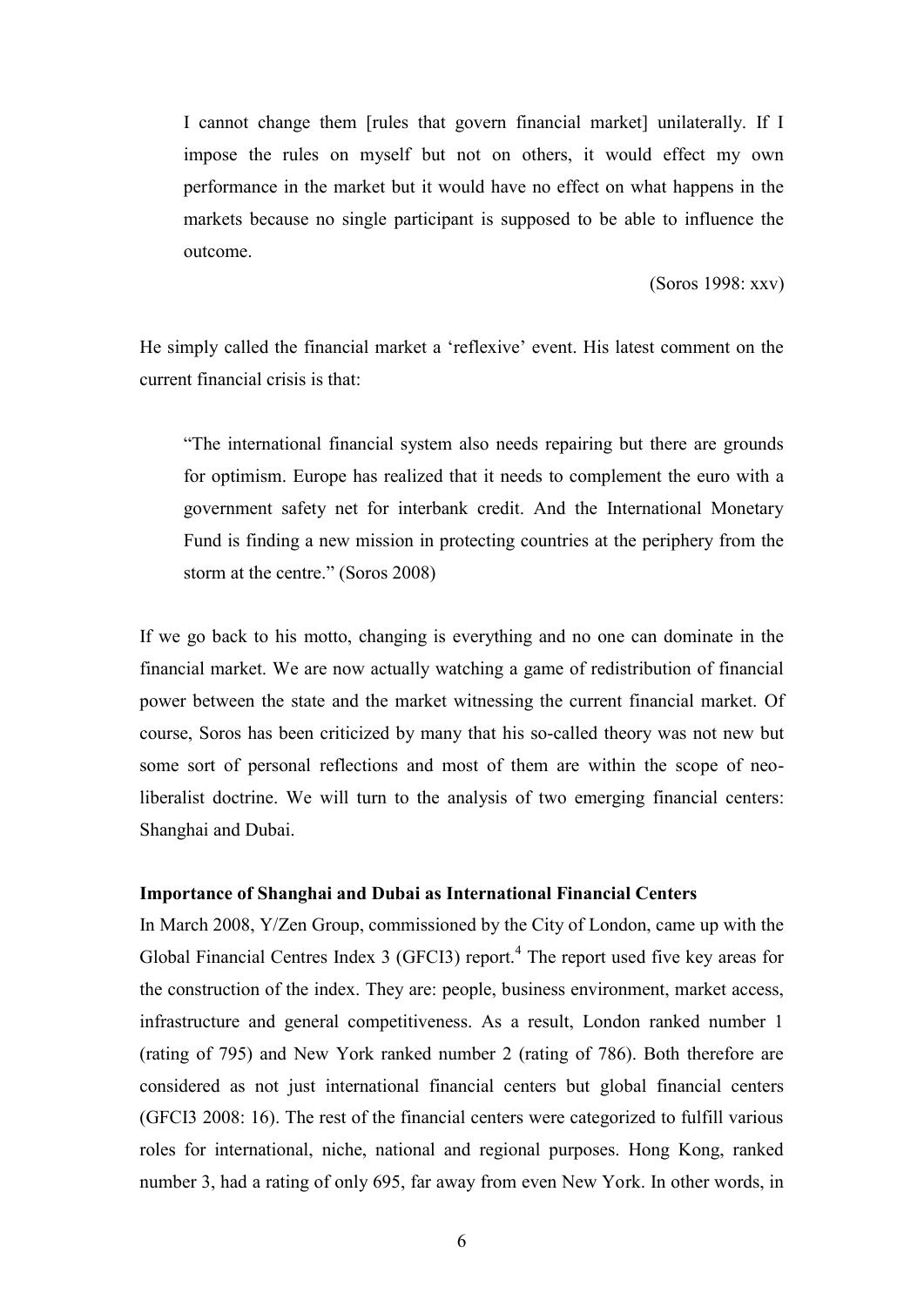the reign of financial and global monetary competition, no one can rival these two financial hegemonies. Yet, if we move down from the ladder, the competition among the rest of financial centers is as severe as that between London and New York.

Most important of all, according to the report, three financial centers will become "significantly more important over the next two to three years". They are Dubai (ranked 24 and rating of 585), Shanghai (ranked 31 and rating of 554) and Singapore (ranking of 4 and rating of 675) (ibid.: 6). If we do not take Singapore into consideration (which should link with Hong Kong more closely), it is intriguing to study Dubai and Shanghai because their rating had increased by 10 and 27 points respectively from the last GFCI2 in 2007. As far as the report is concerned, "A movement of between 10 and 30 points signifies that the competitiveness of a financial centre needs to be watched" (ibid.: 13). Dubai's financial status, according to the report, is less sensitive to change. The GFCI3 indicated that it has been evolving toward a mature and stable market in the coming two to three years. On the contrary, Shanghai, although changed rapidly in terms of rating (increasing by 27 points), it might be more volatile and susceptible to global changes. Yet, the report agreed that these two financial centers are very dynamic in terms of stability.

#### **Development of Shanghai as International Financial Center**

## *Shanghai's Financial Status before the 2008-09 Financial Crisis*

Before the establishment of the People's Republic of China (PRC) in 1949, Shanghai had already been a banking and financial center. Under the semi-colonial status, Shanghai in the 1930s was considered as very liberal and a land of opportunity in China. Yet, after 1949, the PRC banned any activities that were considered as capitalist. Among the other cities, Shanghai was hit hard because of its capitalist and financial status. After China re-opened its doors in 1978, the idea of locating Shanghai as financial center was first initiated by the paramount leader Deng Xiaoping when he visited Shanghai on January 28, 1991. The following year, he also paid visit to Shenzhen (the Southern tour) to re-confirm China's initiative in opening its market and sustaining economic reform. He mentioned that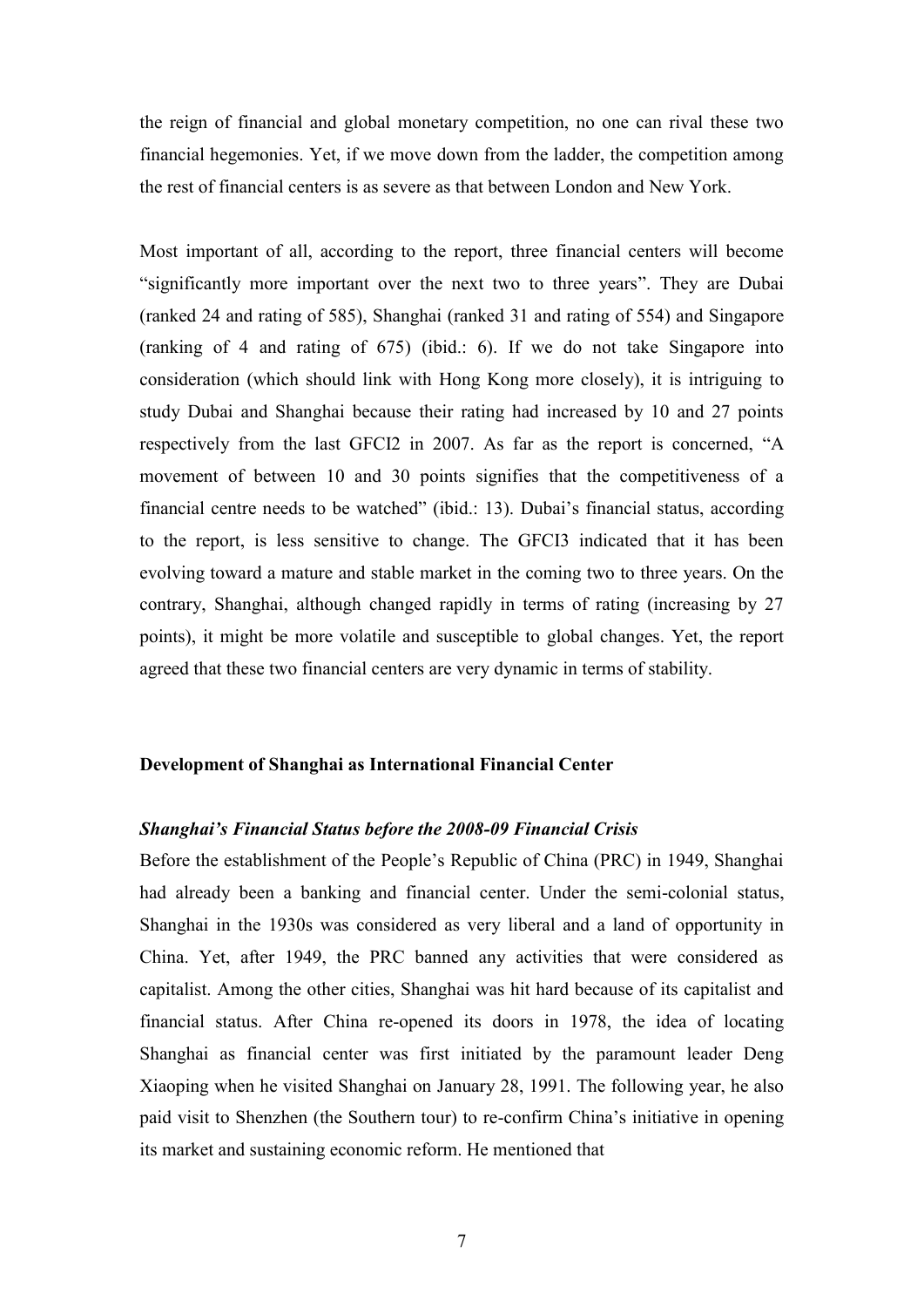Finance is very important. It is the centre of modern economy. If finance can be handled well, it will activate the whole economy. In the past [in the 1930s] Shanghai was a financial centre, a place for free exchange of currency, and it has to be the same in the future. If China has to achieve international financial status, we need Shanghai. Although it is something in the future, we should begin now.

# (Deng 1993: 366)

The 14<sup>th</sup> National Congress of the Chinese Communist Party formally named Shanghai an 'international economic, financial and trade centre' in 1992. Pudong was designated to be a new economic zone and Lu Jia Zui the Central Business District (CBD). Yet, even before 1992, shares were traded in Shanghai in 1984, and the People's Bank of China established an 'over-the-counter' market in Shanghai and the Shanghai Stock Exchange (SSE) was officially opened on December 19, 1990 (Gamble: 2003: 167–168)

Ever since the mid-1990s, both the central and municipal governments have been working together to attract domestic and foreign companies to invest in Shanghai. In order to make it a success, Shanghai's financial center, considering as a strategic initiative, was directly placed under the central government's control. The Financial Work Party Committee (FWPC) was established in March 2000 under Shanghai Municipal Party Committee and the Financial Services Offices (FSO) was under Shanghai Municipal Government. Both bodies are directly under the State Council in charge by Chinese Vice Premier (Heilmann 2005: 651). Even Hong Kong, which has always been an international financial center, was hugely mocked by Zhu Rongji's, Chinese Premier, comment that (Freudian slip or subconscious feeling!) Shanghai was like New York and Hong Kong was like Toronto. In other words, Shanghai was bestowed such extraordinary power both from the central government as well as from the party. Recently, Wen Jiabao, China Premier, pointed out that financial development is the key to Chinese economic competitiveness (Nie *et al.* 2008: 115).

In 2005, Shanghai Academy of Social Sciences completed a report "Assessment of the Financial Ecological Environment on Chinese Cities" which assessed 50 big cities in China by using different financial variables. Shanghai ranked as the top financial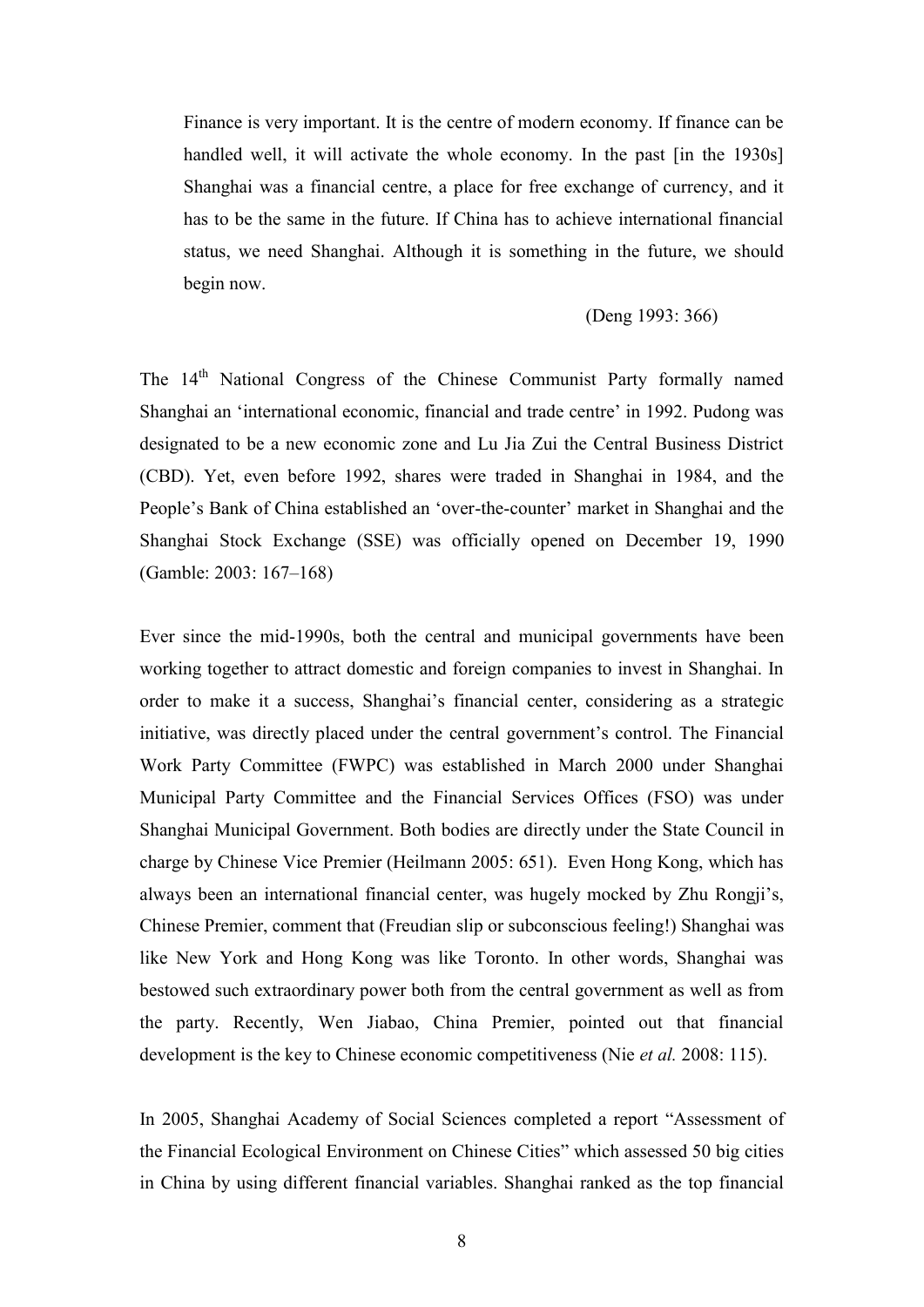city.<sup>5</sup> Local companies began to set up new headquarters in Shanghai as a result of the government's incentive. According to Sebastian Heilmann, in time, "Shanghai's emergence as the main center of financial business in China was seen as a threat to the growth of local financial industries in other parts of China" (Heilmann 2005: 649). Shanghai's GDP recorded U.S.\$128.8 billion in 2006, and per capita GDP was U.S.\$7,000 in the same year. (*China Daily*, February 10, 2007) In 2007 the value of the stock market in Shanghai was U.S.\$326,272 million (GFCI3 2008: 43). Until December 2006, there were 94 foreign banks having branches in Shanghai, with approximately U.S.\$60 billion capital values (*Hugang jinji* 2008: 33). Domestically, until February 2007, 25 out of the 55 Chinese mutual funds established offices in Shanghai, and four out of nine insurance companies operated offices in Shanghai (ibid.: 35). On March 14, 2006, during the Fourth Plenary Session of China's Tenth National People's Congress, 'Shanghai International Financial Centre 2010 Blueprint (2010 *guihua*)' was formally included in the Eleventh Five-Year Plan (2006–2010) (Fan 2006: 708).

As far as Shanghai's future development is concerned, according to Liu Gang of Guangdong Business School, there are three stages of development. Immediately, Shanghai should keep its financial status in China by increasing the percentage of financial contribution in the GDP. Such measures can be worked out initially with the local financial intermediaries. In the medium term, regulation and financial infrastructure should meet international standards. Government should provide more professional training and to gradually open up the *renminbi* or yuan (Chinese currency) market. In the long run, Shanghai should be considered as a regional financial center, competing with Hong Kong, Singapore and Tokyo. By that time, the financial market should be completely opened and government's (especially local government) intervention should be kept to minimum (Liu 2007: 153). Yet, internationalization, limited financial products, regulations and limited financial professionals are the major elements that Shanghai has to improve to narrow the gap from other international financial centers (Duan 2005: 18). With the construction of the Shanghai World Financial Center (new tenants began to move in from June 2008), Shanghai's international financial center's status is going to climb to new heights, especially in the provision of state-of-the-art infrastructure and financial hardware.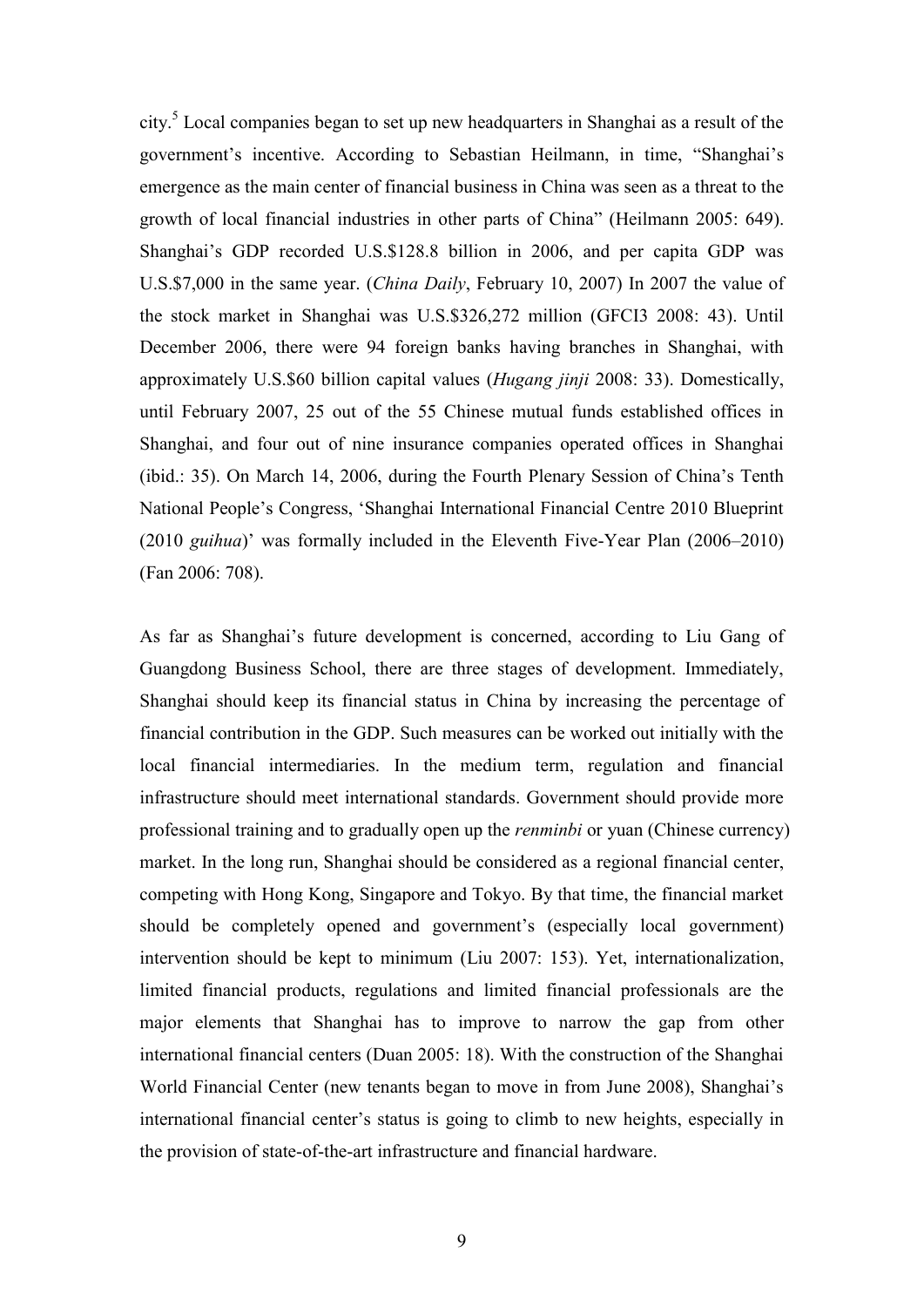# *Challenge of Shanghai as International Financial Centre after the 2008-09 Financial Crisis*

To many surprise, the first move of China after the financial meltdown in Wall Street in late 2008 was not to respond to the international financial environment but to stabilize internal financial stability. One of the major measures was to announce a 14 point of support to Hong Kong's economy, including the crucial point of letting companies to conduct cross border trading of Chinese currency (yuan). (*South China Morning Post*, December 20, 2008, Business B1). According to Donald Tsang, Hong Kong's Chief Executive, 'The motherland, China, will always be the strongest support.' (Chan: 1). Of course, the launching of 14-point of support to Hong Kong was also a compensation to Hong Kong as a result of the losing of visitors/travelers from Taiwan because of the re-linkage between China and Taiwan.

Secondly, China quickly slipped into the chaos and tried to first discredit the U.S. dollars in the London Summit. China pledged potential help to the international financial market by offering U.S.\$95 billion yuan to the International Monetary Fund. Yet, China also wanted to use Special Drawing Rights (SDRs) to partly supersede the receding of the power of the U.S. dollars in the international finance. (Evans-Pritchard 2009) Yet, finally, more importantly, the biggest financial initiative after the financial crisis was Shanghai's financial status. On April 14, 2009, Chinese State Department released Document 19 which was to officially developed Shanghai as an international financial center and international transshipment center. In general, according to the architecture of the State Department, Shanghai should be developed as an international financial center trading in Chinese currency and to accomplish Chinese economic growth by  $2020$ .<sup>6</sup>

What about the challenges to other cities in China? In a recent visit to Shanghai between May 10 to 16, 2009, I attended the Shanghai Forum 2009. Beijing was not particularly happy about Shanghai as the international financial center, according to a senior colleague at Fudan University. He explained that Chinese banking industry played a key role in Chinese financial development and the big four state-owned banks (Agricultural Bank of China, Bank of China, China Construction Bank and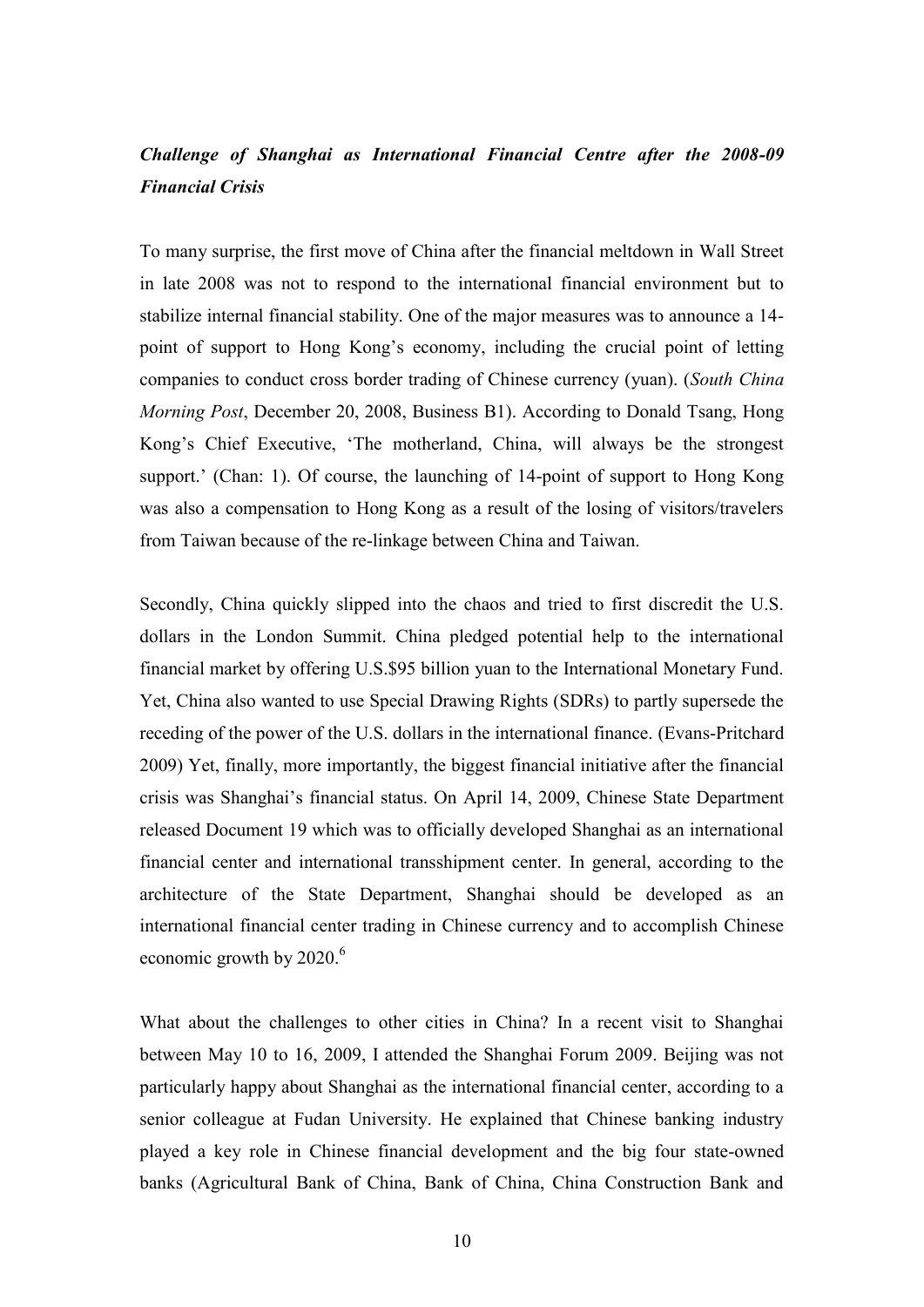Industrial and Commercial Bank of China) have the headquarters in Beijing. Traditionally, banking was considered to be the linchpin of finance and the central government has overarching control from the policy incentive in Beijing. The new status of Shanghai as an international financial center empowered Shanghai's ability to diversify its financial products to stocks, futures, derivatives and other new products, which reinforced Shanghai's regional power, reducing further the ways of control from the central government. $<sup>7</sup>$ </sup>

More importantly, the central government's "special attention" to be paid to Shanghai inevitably develops a sense of 'moral hazard' resulting in further possible corruption cases and maladministration. Not to mention corruption, government's "special care" may generate inefficiency and lower Shanghai's competitiveness. As Annalee Saxenian has demonstrated in the comparative study of the high tech centers in the East coast (the route 128) and the Silicon Valley in the U.S., the special attention from the government (more government contracts and projects were given to route 128) may actually retard the ability to innovate and to face the market competition (Saxenian 1996). According to Liu Mingkang, Chairman of China Banking Regulatory Commission (CBRC), "Shanghai's financial sector only has about 100,000 professionals, compared with some 400,000 on Wall Street and more than 250,000 in London.‖ (Xinhua 2008) Obviously, such numbers of financial professionals will not be able to boost Shanghai's financial status to rival as established international financial center.

In addition, it affects the role of Hong Kong which has always been relying almost entirely on housing and financial activities to support its economic structure. Before the financial crisis, said Frank Gong, chief economist for China at J P Morgan Chase in Hong Kong, "it (Shanghai) can't compete with even its regional rival, Hong Kong, as long as rulers in Beijing refuse to make the currency fully convertible and restrict foreign investment in China's U.S.\$400 billion domestic stock market." (Mellor 2005) After the crisis and the granting of the official status of Shanghai, the general response from Hong Kong was that the central government was biased toward Shanghai and more and more future policy initiatives will be shifted to Shanghai as a result. (*Hong Kong Economic Journal*, May 18, 2009, p. 2). Nevertheless, given the economic rise of China, international investment in Shanghai will be manifested by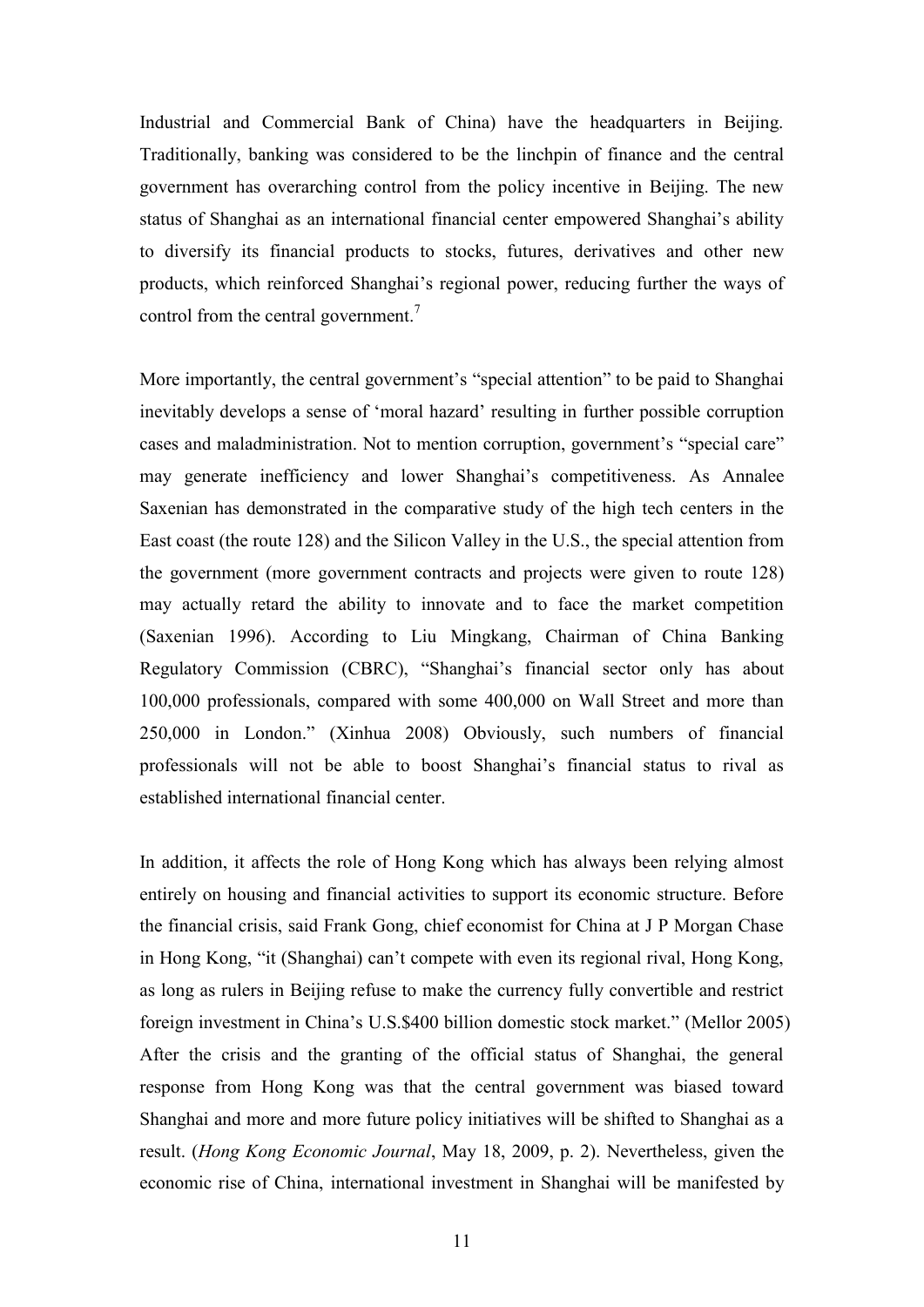the future potential of Chinese market. It appears that one of the lessons from the current crisis is that Shanghai is being transformed to not just to serve the fund-raising requirement for the Chinese government, but also given real incentives and to gradually compete with the rest of the global financial centers.

#### **Dubai International Financial Centre (DIFC)**

#### *DIFC before the 2008-09 Financial Crisis*

On December 1, 1971, Dubai, Abu Dhabi, Sharjah, Ajman, Umm al Qairain, Ras al Khaimah and Fujairah, those former sheikhdoms, came together to formulate a new political entity called the United Arab Emirates (UAE) (Pacione 2005: 256). Although Abu Dhabi was considered as the administrative center, Dubai is in effect the economic center of the UAE. The ruling body, a Supreme Council, is composed of the leader from each of the seven emirates, with the head of state represented by Abu Dhabi and the prime minister from the ruler of Dubai, as a general rule (Bhatti et al. 2006: 1) The idea that Dubai has, for decades, been considered to be the 'city of merchants' stemmed from its strategic location near the mouth of the Gulf as well as its geographical position as the hub for boats coming back and forth from Persia, India, China and East Africa (Al-Sayegh 1998: 87–88). At the turn of the twentieth century, Dubai occupied one of the world's largest pearl shipping industries (ibid.: 89). In other words, the natural port facilities, the pearl industry and the commercial knowhow perpetuated Dubai's merchant status in the Gulf for decades.

Oil in Dubai, however, was found only in the early 1960s, and, from the very beginning, the government had realized that it was not sustainable in relying on oil alone, of which production actually peaked at about 420,000 barrels per day in 1991 (Pacione 2005: 257 and Davidson 2008: 101). To keep the economy growing and to perpetuate Dubai's economic development, its leader began to initiate various economic development projects in order to diversify its economy. One of the major economic projects was to develop Dubai's infrastructure in order to enhance its future competitiveness:

In the mid-1980s, … Dubai's crown prince, Sheikh Maktum bin Rashid Al-Maktum, together with his two eldest brothers, Sheikh Hamdan bin Rashid Al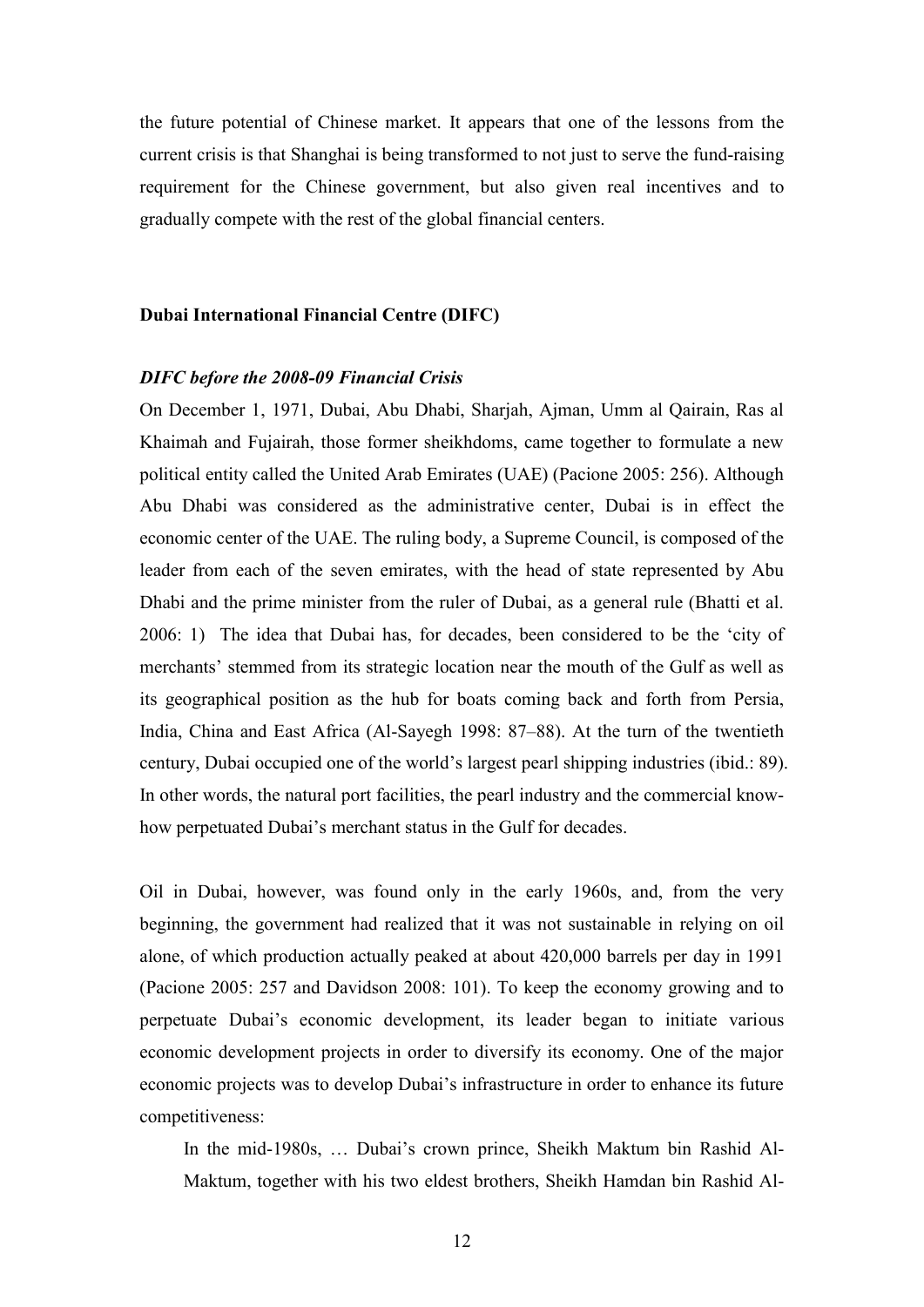Maktum and Sheikh Muhammad bin Rashid Al-Maktum, met to discuss the emirate's future direction. At a time when other governments in the Gulf were reacting to the war by increasing their overseas investments in the West, the Al-Maktum family decided the best solution was to buck the trend by making a commitment to invest in their own domestic infrastructure so that Dubai would be able to support and enhance its existing re-export oriented commercial sector while also facilitating broader diversification away from oil in the future.

(Davidson 2008: 106)

Airports, hotels, apartments and huge housing projects dominated the headlines of the newspapers in the late 1990s and early 2000s and physically dominated Dubai's skyline. Burj al Arab hotel, Palm Jumeirah and the World (and more recently the Universe) projects are not just infrastructures; they are textbook cases which frequently occupied the Discovery Channel! According to a researcher at the Gulf Research Centre, the government of Dubai is very successful in marketizing the image of Dubai or repackaging Dubai as the city of future.<sup>8</sup> My understanding is that it is easier said than done. But, Dubai seems to be able to make use of its huge resources base to make a case to be successful. More recently, the Strategic Development Plan 1996–2010 is to allow Dubai to enjoy the status of 'developed economy' as soon as possible (Pacione 2005: 257). It appears that Dubai's success is contradictory to the general development pattern of the Middle East as a whole, which, according Robert Looney, has systematically lagged behind the world economic growth. "For the last thirty years" he contended, "most of the region has essentially de-globalized' at a time when its population was doubling" (Looney 2005: 175). As one of the key economic development projects, Dubai International Financial Centre (DIFC), (contrasting from Shanghai incremental development) deserves much attention because of its scale, structural differences, government incentive and regional importance.

DIFC was established in September 2004 to challenge some world established financial centers (London and New York) to provide securities, equities, fixed income and Shariah-compliant (Islamic) securities. One of the characteristics is that it has its own legal and regulatory system which has been built upon Common Law system (Chance 2008: 51). According to the IMF assessment report of the DIFC in May 2007,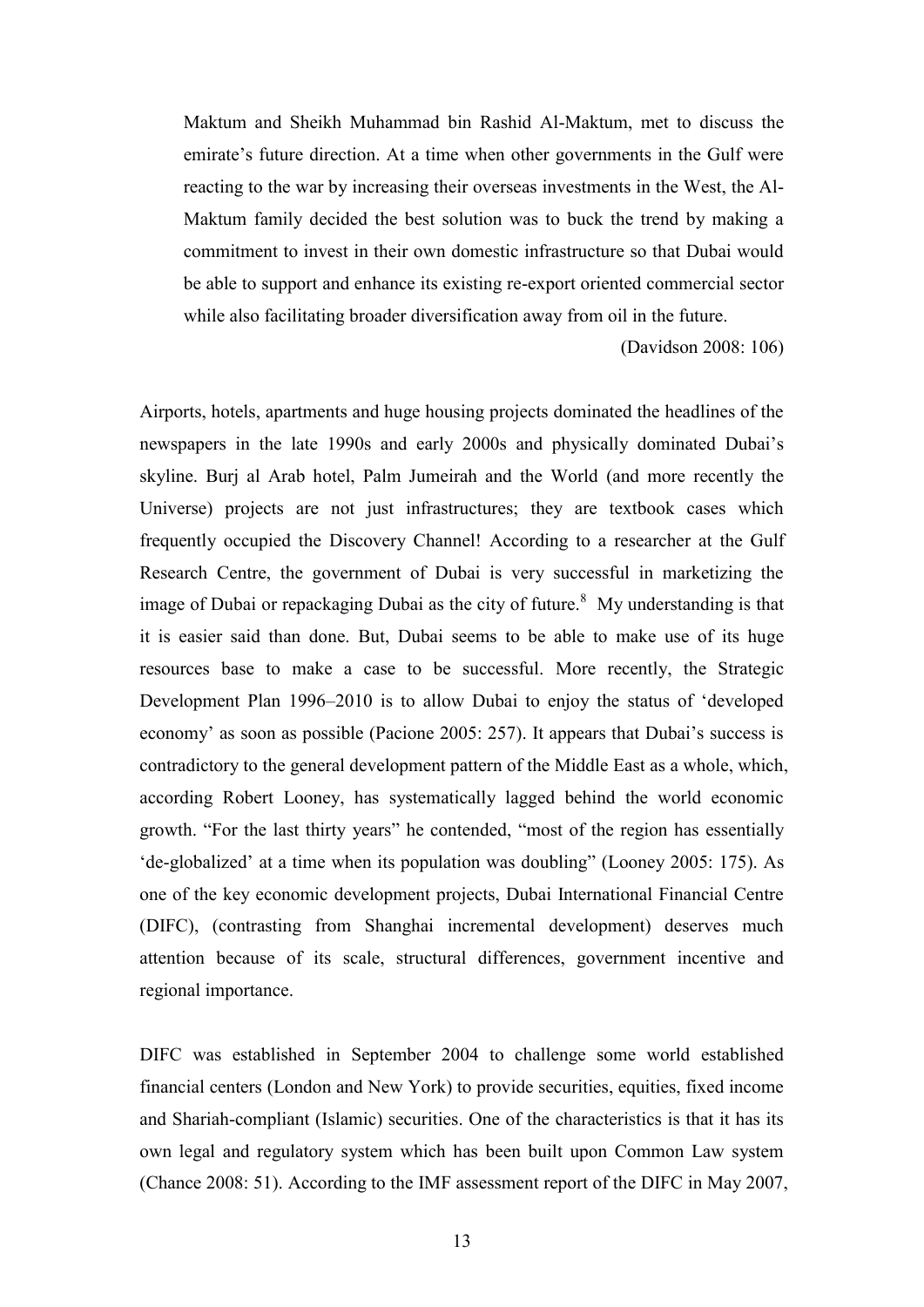DIFC was a "geographic and legal jurisdiction within the emirate of Dubai" (IMF) 2007: 4). The constitution of the UAE was amended in 2004 to allow a 'financial free zone' to be established. The Federal Law No. 8 clearly pointed out that the financial services and banking facilities of the zone cannot be carried out in local currency. In addition, Federal Decree No. 35 also pledged 110 acre of land for DIFC (ibid.). Other than criminal law, all the activities of DIFC will be governed under the UK common law system, including insolvency law, trust law, personal property law, and employment law. Regulation and monitoring of DIFC is under Dubai Financial Services Authority (DFSA), which is also responsible for the registration of professional services provided within DIFC, such as accountants and lawyers, etc. (ibid.: 5). In addition, within the DIFC, the Dubai International Financial Centre Authority (DIFCA) is responsible for economic planning and development as well as company registration, administration, company law and data protection (ibid.).

DIFC focuses on six primary services: banking, capital markets, asset management, Islamic finance, reinsurance and back office operation (Bhatti *et al.* 2006: 5). Such broad range of services is buttressed with the openness and the transparency of DIFC. Among all the international financial centers listed in the GFCI3, one of the key issues is the time zone advantage. This is why London, New York and Hong Kong are so important because they spanning eight hours from one another, meaning that they trade for 24 hours a day. Dubai enjoys the same advantage, spanning equal amount of hours between Asia and Europe. After the Dubai International Financial Exchange (DIFX) was officially operational in September 2005, global big financial firms flocked in. Lloyds TSB established in December 2005, Deutsche Bank opened its branch in March 2006 and Morgan Stanley began operation almost at the same time. Trading volumes increased tremendously from U.S.\$7.9 billion in 2000 to U.S.\$100.69 billion in 2006 (Saidi 2008: 23). To diversify financial products, DIFX will begin to list equities derivatives from November 2008 to enhance liquidity and to attract more investors (*Gulf News* (Business) October 23, 2008, p. 1). DIFX also considers a "'fast track' process for U.S. companies to have a secondary listing in Dubai" (ibid). With the help of the latest technology such as Securities Settlement System (SSS) and the rapid growth of the stock exchange, Dubai has enormously secured its role to provide a safe and stable financial status market in the Gulf region (ibid.: 25). Other than financial services, various business schools began establishing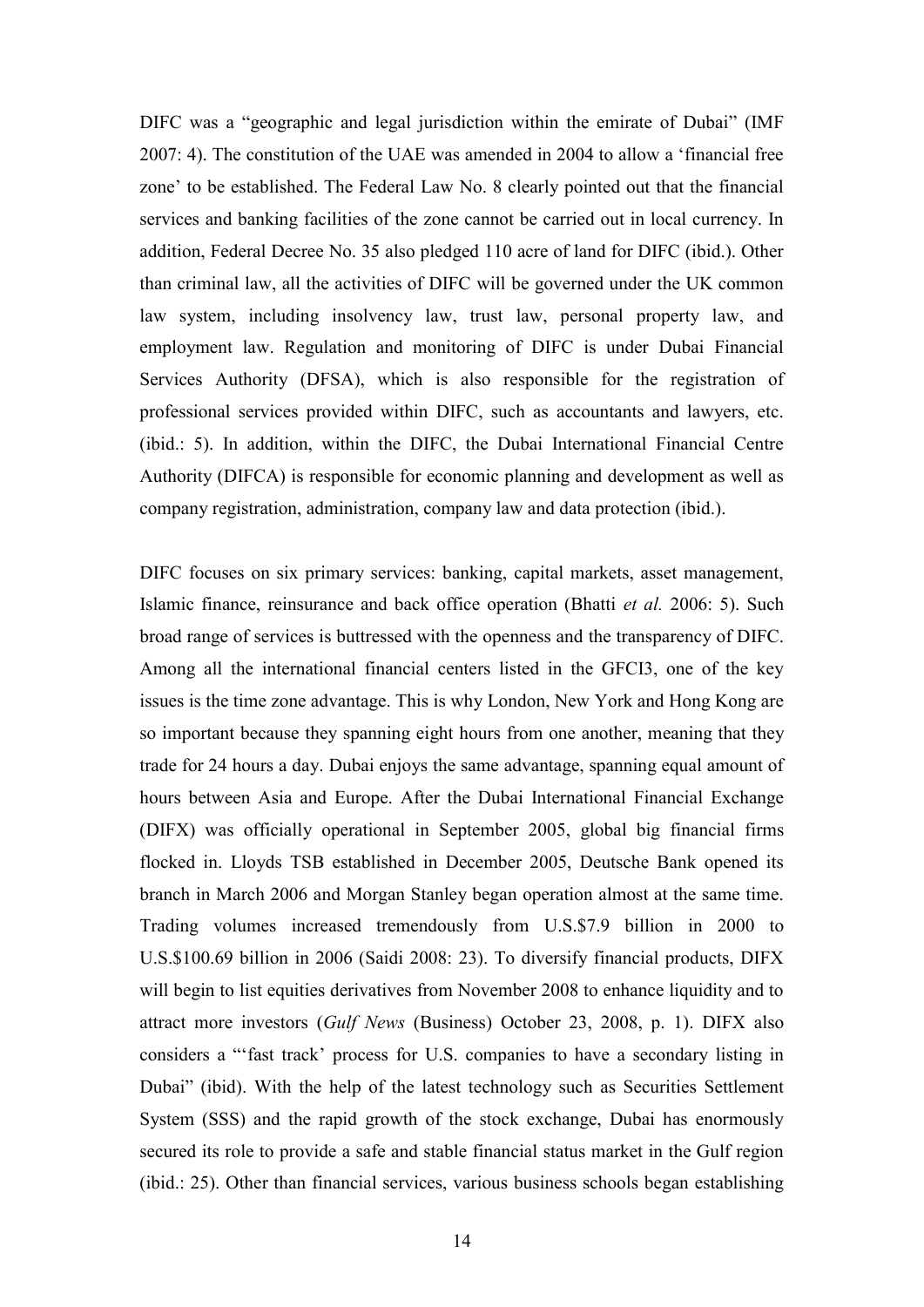new offices in DIFC to achieve first move advantage. For instance, Cass Business School of City University London opened a new office in late 2008 in DIFC to offer Executive MBA programme.

Nevertheless, Dubai's financial status has been increasingly challenged by the members of the Gulf Cooperation Council (GCC). For example, Qatar allowed foreign players to conduct local business. Saudi Arabia's geographical location and its market size give rise to its future potential to challenge Dubai (Bhatti *et al.* 2006: 19). As a whole, the GCC may need to further develop and diversify its financial sector because they have pegged their currencies with U.S. dollars and the government is just having too much revenue. Both factors are not necessarily beneficial to develop foreign exchange rate based financial products or even government bond market. Yet, the financial sector of the GCC should be able to support beyond GCC countries. Although Dubai is already enjoying significant advantages (such as brand name, life style, political stability, financial infrastructure, regulation and level of globalization), it should not procrastinate. Obviously, the revenue and government asset in Dubai, however, serve as counterweight to off-set some factors which may lead to better confidence building. Other than financial product development, the key question of a financial center perhaps is the ability to withstand the global financial challenges.

Dubai enjoyed lots of advantages. Other than those mentioned before, Dubai's corporate tax is very low (14.4 percent), which can rival many competitors (GFCI3 2008: 40). In Dubai, given the depletion of oil, financial services (increasingly important) are still in competition with other government investment, tourist industry, mega property projects, etc. Dubai is having a diversified development strategy, which means government attention may be less concentrated, resulting in a possible less resolute support when facing the financial crisis. In addition, argued by Mishkin,

Good institutions, however, need to be home grown; … The development of good institutions in the advanced countries took hundreds of years as they grew and adapted to local conditions. Poor countries must ultimately develop their own institutions, and the citizens of these nations must feel they have ownership of those institutions or else the institutions will be ineffective and short-lived.

(2006:13)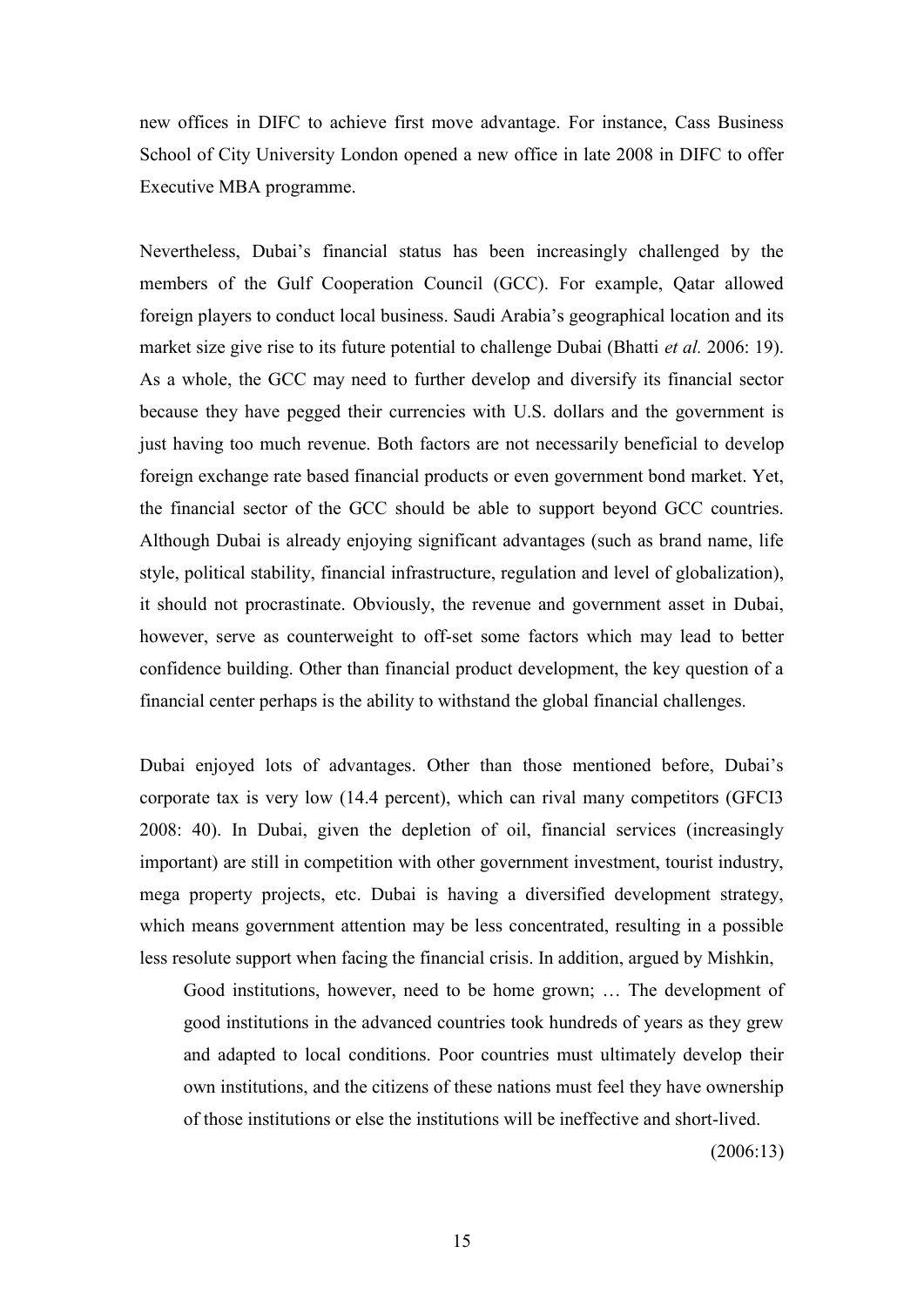DIFC is like one country having two systems. Natural alienation therefore derives between the DIFC and the rest of the society, which is not especially healthy. How well DIFC can integrate Dubai's social and economic environment? With the opportunities from the oil, financial centers and real estates, moreover, "many nationals themselves have become rentiers in their own right, as the diversifying economy has provided them with opportunities to become landlords" (Davidson 2008: 178). That will translate into an ethos of procrastination and inefficiency. In the longrun, Dubai may lose its competitiveness.

#### *DIFC after the 2008-09 Financial Crisis*

According to the analysis of the IMF, the plunge of the oil prices as a result of the financial crisis, hit hard the economies of the Middle East. The fact is that, according to the *World Economic Outlook, April 2009*, "Among the oil-producing countries, the sharpest slowdown is expected in the United Arab Emirates (UAE), … A major financial center, UAE will also suffer from the contraction in global finance and merger and acquisition activity."  $(MF 2009: 91)$ 

Not only the Middle East in general and the UAE in particular did not live up to the expectation of many developed countries to come to rescue the global financial turmoil, but also did they turn to more in-ward looking strategies. Before the first G20 Summit in November 2008 in Washington, Gordon Brown, the Prime Minister of the UK, paid visit to the Gulf States (Saudi Arabia, Qatar and the UAE) to persuade the oil-rich countries to contribute to the IMF in the G20 Summit in Washington. Yet, King Abdullah of Saudi Arabia did not pledge any contribution during the Summit, but blamed the unregulated global financial institution. As a result, he announced a five-year development project of UD\$400 billion to establish Saudi's infrastructure. (Momani 2009: 17) Similarly, other Gulf States (including UAE) followed suit and announced their own domestic stimulation plan. In fact, even from the social level, the general public of the Gulf did not support the injection of money to the IMF. Between November 18 to 24, 2008, a survey was conducted across the Gulf and the Middle East on the opinion of the injection of money to the IMF, among the 1,119 respondents, 65 percent disagreed, 18 percent agreed and 17 percent did not know. (ibid, 19)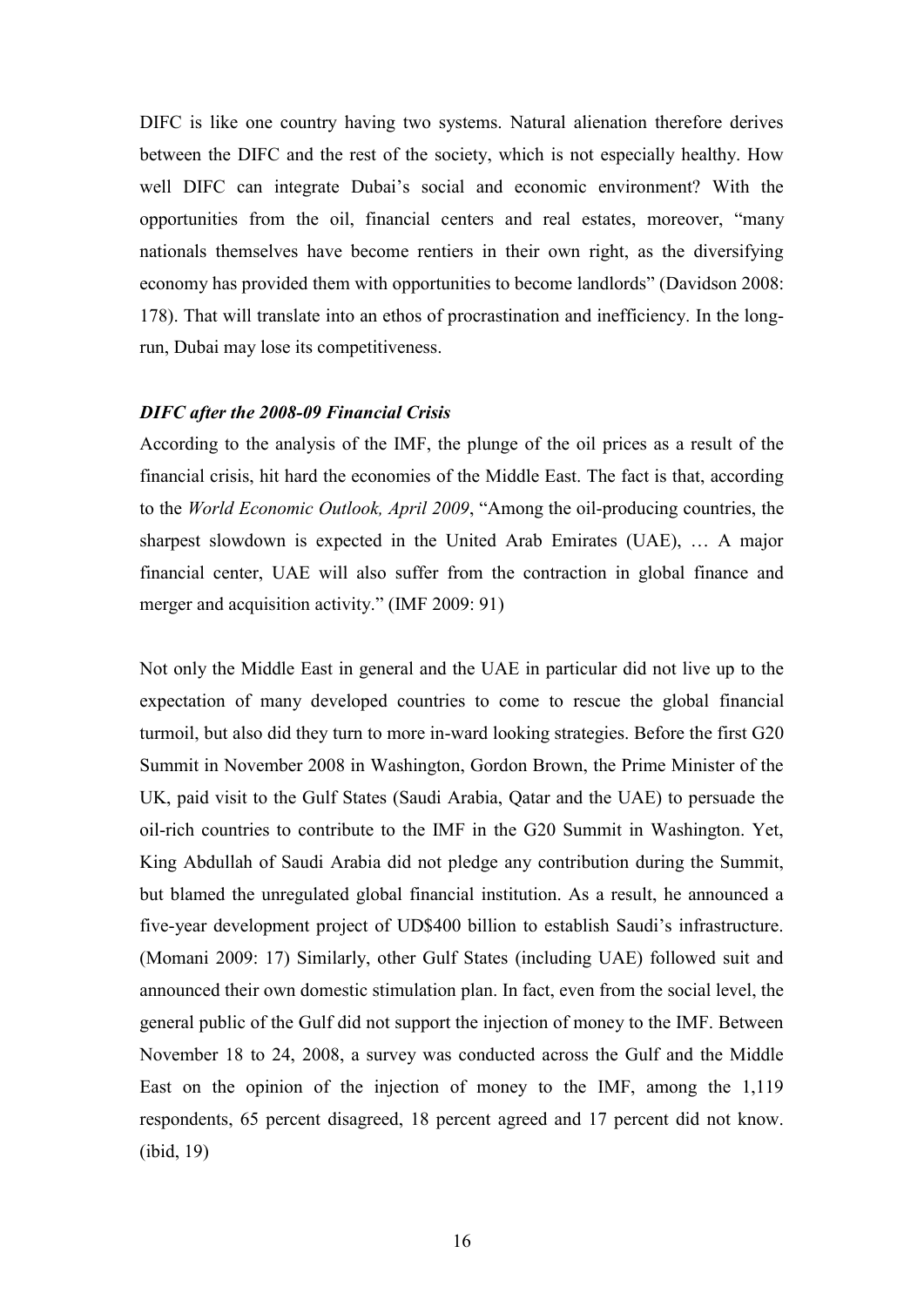Although the Gulf Central Bank (GCB) has long been perceived among the member states, the financial crisis inevitably compounded the move toward a much closer monetary union. The Ministry of Economy and Finance from the GCC met on September 17-18, 2008 and recommended the proposal for the Gulf Monetary Union (GMU), which was approved in Muscat in December 2008. (Saidi and Scacciavillani 2009: 25) Some key institutional frameworks of the GMU are as follows:

- 1. Inflation rates should not exceed by more than 2 percent the weighted average of inflation rates in the GCC.
- 2. Average short-term interest rates should not exceed by more than 2 percent the average of the lowest three rates.
- 3. Foreign exchange reserves should cover goods imports for at least four months.
- 4. Annual fiscal deficit should not exceed 3 percent of gross domestic product.
- 5. The public debt ratio should not exceed 60 percent of GDP for the public government and 70 percent of GDP for the central government.
- 6. The GCC currencies should maintain a fixed peg to the U.S. dollar.

(ibid: 27-28)

The deadline for a common currency in the GCC should be in January 2010, yet, incentive among the member states in the Gulf is not particularly strong. According to the assessment of the Gulf Research Council, everything is a big change. The switch over from national currency to common currency, the implementation of the monetary union and the legal aspects all require time and adjustment of the member countries. (*The GRC Economic Research Bulletin* 2008: 27) As we have discussed, the Gulf state did not feel strongly to help the international financial system after the financial crisis. Yet, a sense of regionalism has been geared up because of the global financial crisis.

# **Shanghai and Dubai as Emerging Financial Powerhouses?**

Developing countries and emerging economies face a dilemma in terms of financial liberalization and the opening of the domestic financial market. According to Louis Pauly,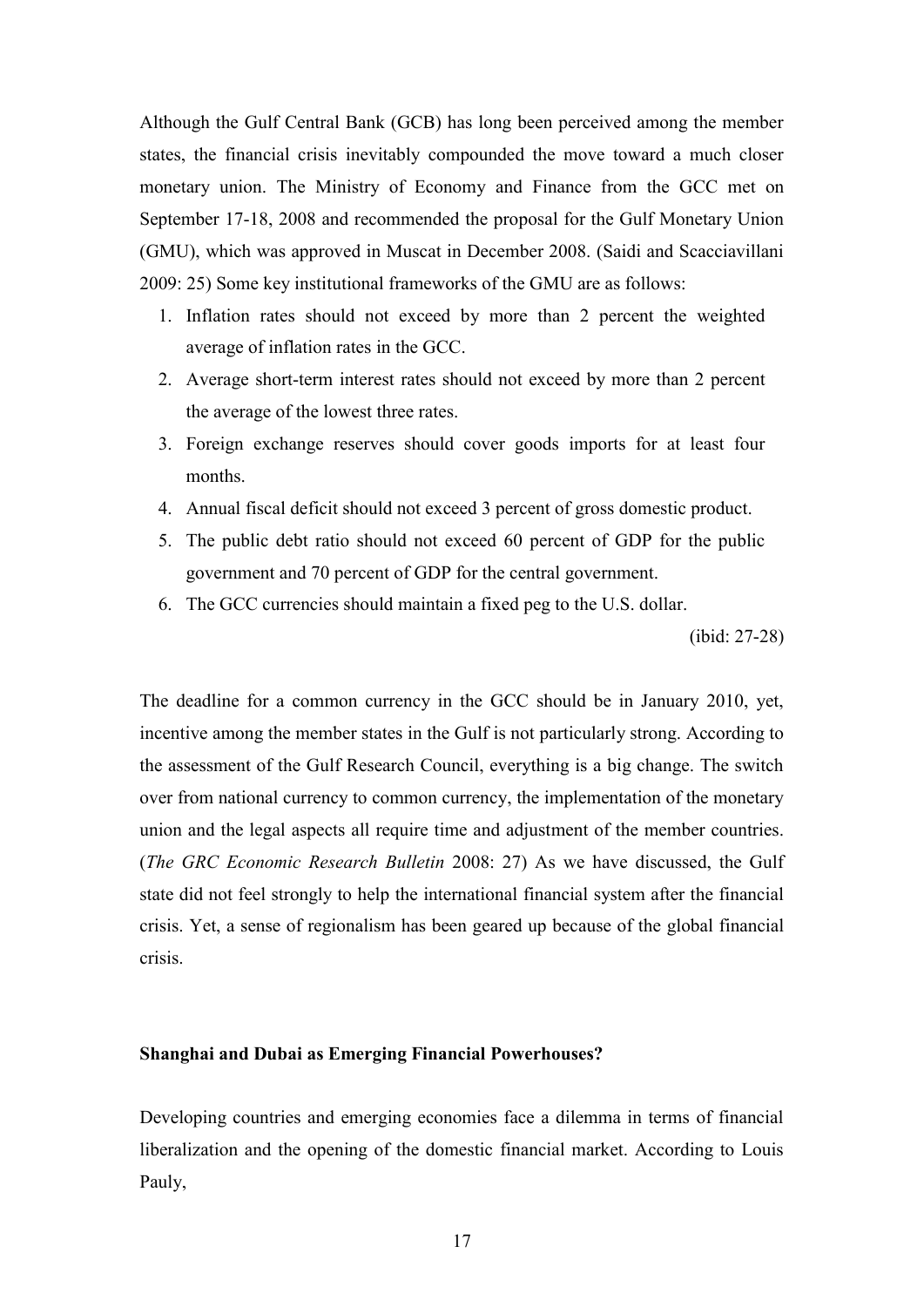They discovered too that such movements could be triggered not only by any objectively reasonable loss of confidence by those investors in the integrity of domestic financial institutions or in the value of the national currency; they could be triggered by confidence-sapping shocks originating far away.

(2008: 267)

To make profit and to do well in the financial industry, emerging countries should be able to establish a financial institution that can support the international financial system (Mishkin 2006: 12). Shanghai and Dubai therefore can set an example to the global financial market that emerging financial centers can become responsible stakeholders to shoulder global financial system. Shanghai has developed the state-of-theart infrastructure and government incentives (as international financial center in China in 2020). Dubai has been able to use the Common Law system in the DIFC to facilitating any economic transaction. Those are good signs to bring international financial system back into the soul of the emerging financial center.

One key challenge behind Shanghai and Dubai is that they are all back up by the government. The central question investor will ask is that will the government intervene the financial center at will? What would be the benefit of having certain level of government back up? We may want to take the clock back to the Asian financial crisis in 1997 and to locate any lessons.

More and more literatures nowadays suggest that a certain degree of government intervention was essential to restore confidence of the societies that were bombarded heavily by the Asian financial crisis. According to Stefanie Walter's study, only Hong Kong was successful in defending its exchange rate stability whilst keeping away the money speculators between July 1997 and August 1998. Hong Kong relied heavily on its financial and banking sector which contributed almost 85 percent of its GDP (2008: 428). In facing the financial crisis, Hong Kong Monetary Authority faced a dilemma, either to follow the purely market force by de-linking the pegging exchange rate between Hong Kong dollars and U.S. dollars or to heavily intervene in the stock market and to use a visible hand to safeguard the exchange rate. In balancing the cost and benefit, the Hong Kong government determined to go for intervention because ―Policymakers were aware of the private sectors preferences… During that year the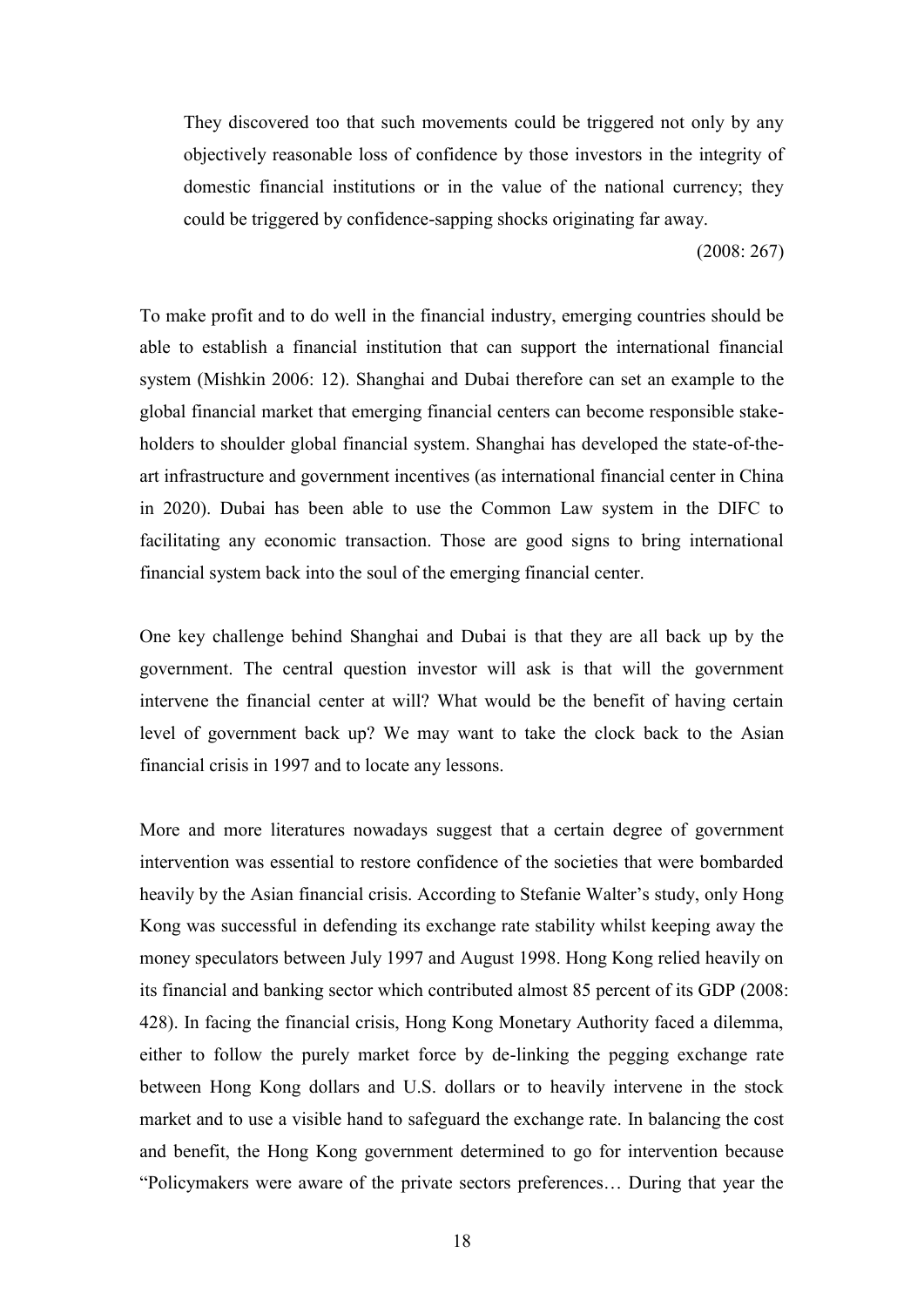authorities made it clear that exchange rate stability was their top policy priority" (Walter 2008: 429).

The experience of far reaching consequences of the Asian financial crisis and successfulness of Hong Kong are useful in creating a platform for our discussion of the development of the international financial centers in Shanghai and Dubai. The central argument is that only when financial services have reached to a critical mass are international financial centers strategically important to governments and the ‗national interest' and thus necessary to safe-guard in an emergency. Of course, the collapse of the Northern Rock in the United Kingdom and its eventual taken over by the government proved something wrong about the myth of ‗too big to fail'. The current global financial crisis suggests that state rescue plans and direct 'buy-in' from the banking sectors are dramatic measures which are needed at such a critical juncture, justifying some degree of the presence of the government in the financial system. These seem to be emerging issues in relation to derive a useful platform between government support and market incentive in the future global financial development.

#### **Conclusion**

In a nutshell, both Shanghai and Dubai are considered to have advantages in some tangible factors, such as tax incentive, infrastructure and volume of trading. Their creation of international financial centers needs further testing to see whether they can perform well in the sea of financial market. The 2008-2009 financial crisis in the U.S. was perceived very differently between Shanghai and Dubai. Shanghai has become more proactive in creating its status as international financial center. Dubai has become more conservative and looks more in-ward, with a view to further develop its regional strength by expanding the GCC Monetary Union. Whether there is any fundamental change of the structure of the international financial system after the new global financial crisis is not yet materialized. Nevertheless, after a topsy-turvy global financial crisis from the Wall Street in October 2008, according to Jonathan Garner and other Morgan Stanley strategies, ‗We believe the world economy is in a painful transition to becoming emerging markets-led.' For the time being, therefore, our cases of Shanghai and Dubai will certainly make a good argument about how and in what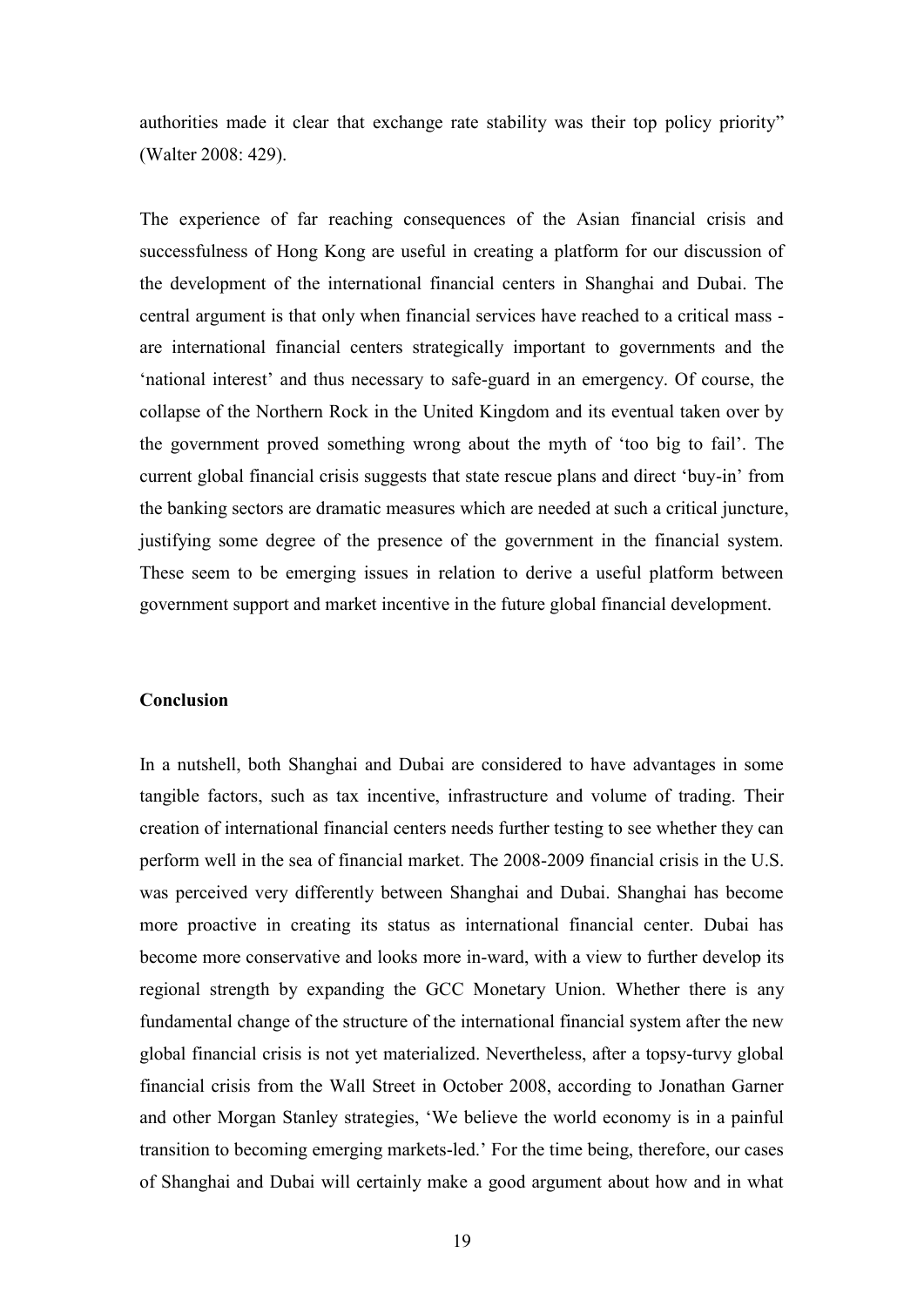ways financial centers can achieve a balance between money, market and state involvement in the coming new era of the global financial system.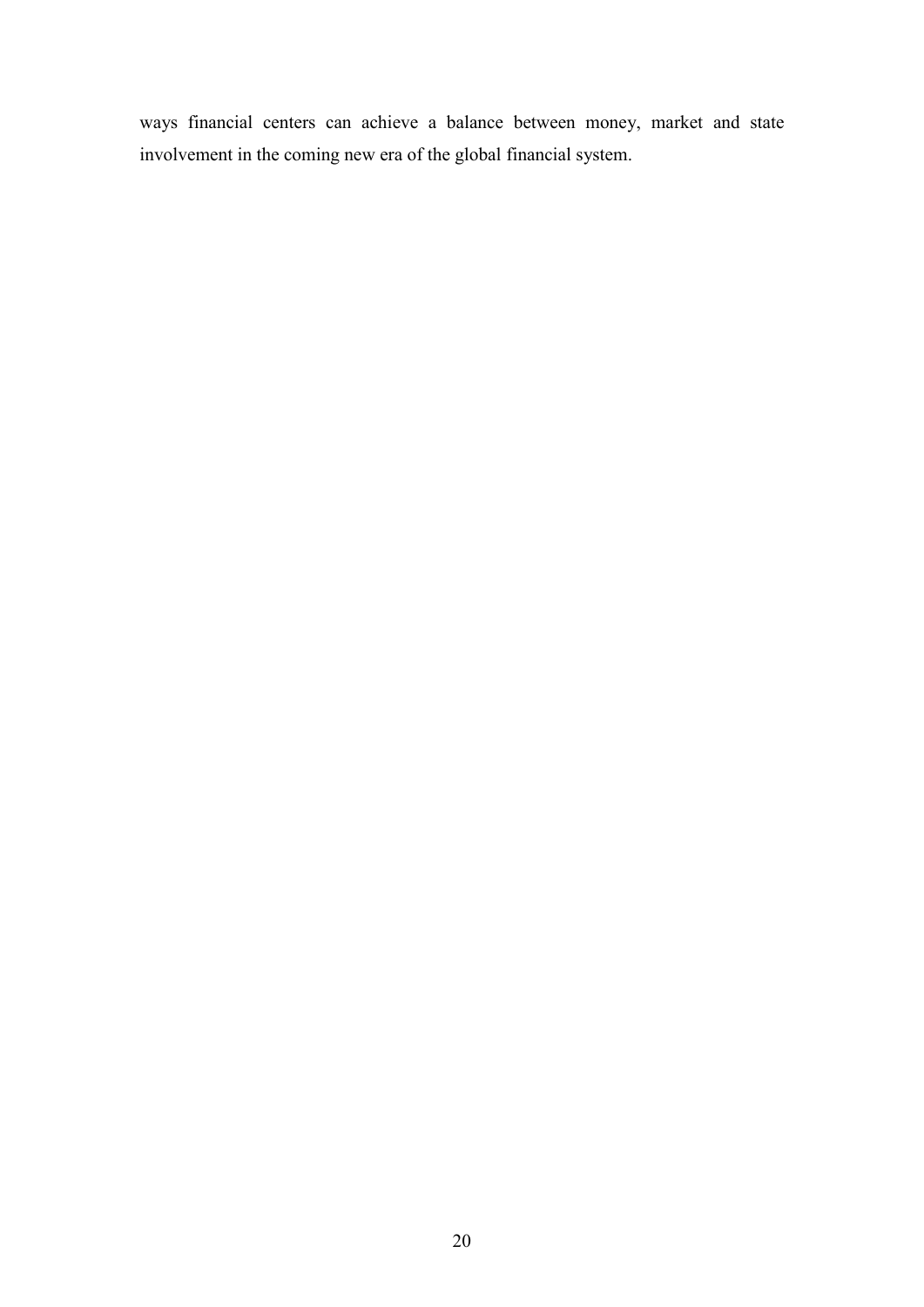# **Notes:**

1

<sup>1</sup> Various versions of this paper was presented in the **East Asia–Gulf Workshop** coorganized by the Centre for the Advanced Studies of the Arab World (CASAW) at Durham University and the Gulf Research Center on October 22–23, 2008 in Dubai and China in the Arab World and Emerging East Asia-Middle East Nexus Workshop organized by CASAW on September 29-30, 2009 at Durham University, United Kingdom. Thank you for Professor Anoush Ehteshami and Dr Yukiko Miyagi's invitation. I would like to thank Christopher Davidson, Christian Koch, Liu Hongzhong, Samir Pradhan, Mohamed A. Raouf, Ren Xiao and Eckart Woertz's comments and advice. Thank you for a special funding from SGIA at Durham University to support the trip to Shanghai in May 2009 for further interviews. Thanks are due to the Editor of *APP* and some very useful comments from the two anonymous reviewers.

 $2^{2}$  G20 actually is not very precise because the Summit was not only represented by state leaders of the largest 20 economies in the world alone. Other leaders, such as the Managing Director of International Monetary Fund, the U.N. Secretary, Director General of World Trade Organization, Chairman of the Financial Stability Forum, World Bank President, the President of the European Union, among the others also participated in the Summit. See (*The Independent*, April 3, 2009, p. 8)

<sup>3</sup> George Soros was born in 1930 in Budapest, Hungary. He graduated at London School of Economics in 1952, influenced hugely by Karl Popper. He emigrated to the United States in 1956. By 1969, his Quantum Fund was launched. It was a huge success. For instance, if you invested U.S.\$1,000 in 1969, you could obtain U.S.\$2,150,000 in 1994, a compound growth of 35 percent. In 1979, He launched Open Society Fund (donated \$350Mn in 1996). One of his most famous (you may say notorious) moves was to speculate on British Sterling in 1992, earning U.S.\$1 billion in just a few days. After the Asian financial crisis in 1997, he was condemned by then Malaysia's Prime Minister bin Mahathir in a World Bank meeting in Hong Kong in September 1997 as a menace. Starting from 2002, he was investigated by the U.S. government. He has been a prolific writer in condemning the government of George W. Bush (for example see Soros 2004)*.*

<sup>4</sup> There must be some other financial center index of rankings. But, if you type Global financial index to Google, the first one that came out is this report.

<sup>5</sup> Those variables are rules of law, economic strength, local financial establishment, financial independence, trustworthiness, social welfare, infrastructure, etc. See (Wang 2007: 54).

<sup>6</sup> It was a public document. It was also reprinted in the Brochure of the Lu Jia Zui Forum 2009 which was organized on May 15-16, 2009 in Shanghai. See (*Lu Jia Zui Forum 2009: Publication*: 2009: 5)

7 Interviewed May 15, 2009, Shanghai.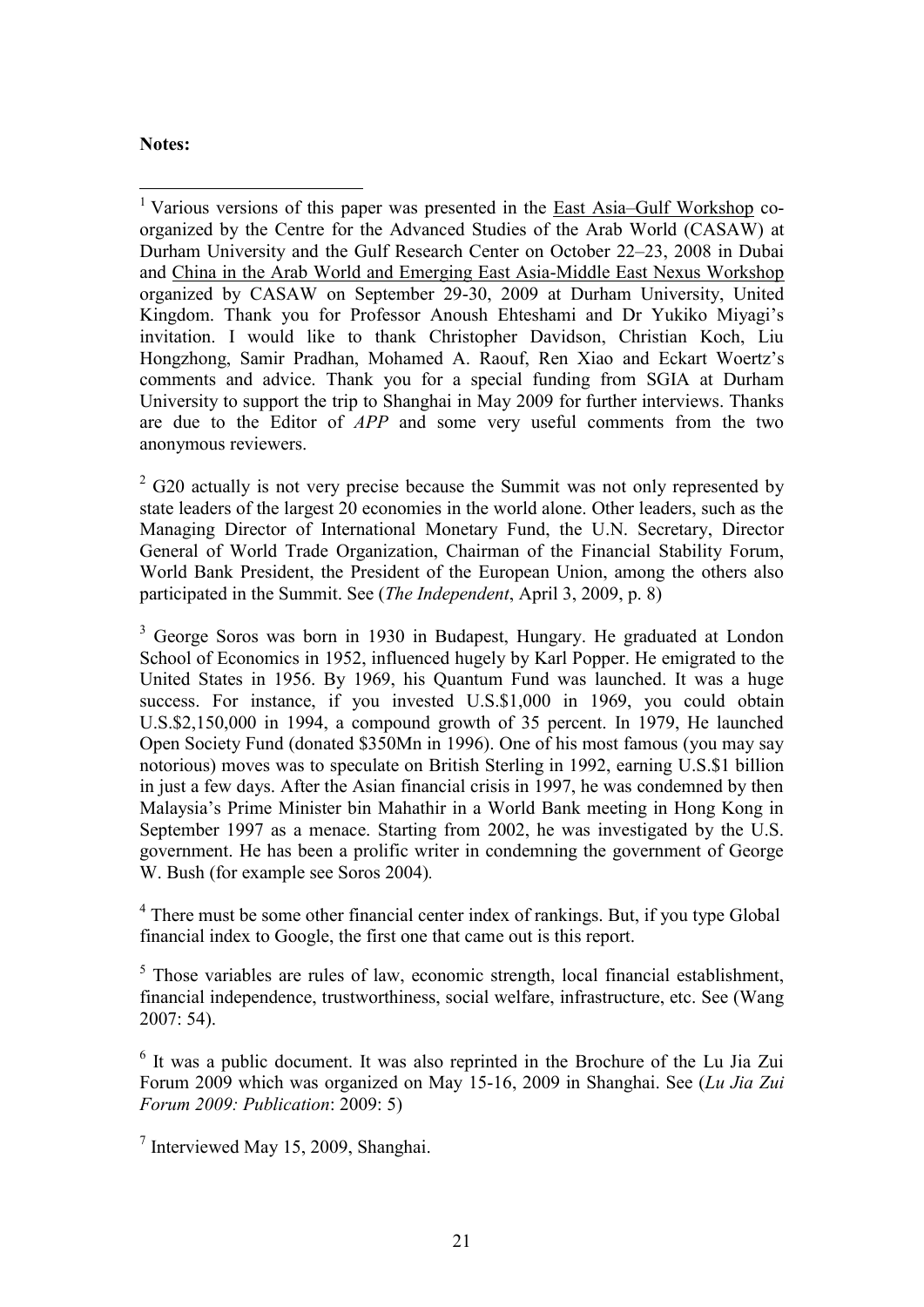8 Interviewed October 23, 2008, Dubai.

# **References**

<u>.</u>

Al-Sayegh, Fatma. (1998) Merchants' role in a changing society: the case of Dubai, 1900–90.' *Middle Eastern Studies* 34(1): 87–102.

Altman, Roger C. (2009) The great crash, 2008: a geopolitical setback for the west. *Foreign Affairs* 88(1): 2-14.

Beeson, Mark and Broome, André. (2009) 'Hegemonic instability theory and East Asia: contradictions, crises and American foreign policy. Unpublished manuscript.

Bhatti, Shahzad, Fung, Justin, Gavage, Julie and Yoo, Joanne. (2006) 'Dubai financial services cluster: oasis or miracle? *Microeconomics of Competitiveness* (spring): 1–30. Harvard Business School, Institute of Strategy and Competitiveness. [http://www.isc.hbs.edu/pdf/Student\_Projects/Dubai\_Financial\_Services\_2006.pdf] (accessed September 24, 2008).

Buiter, Willem. (2008) <sup>A</sup> damp squib from the G-7 in Washington DC.' *Financial Times*. October 11, [http://blogs.ft.com/maverecon/2008/10/a-damp-squib-fromthe-g-7-in-washington-dc/] (assessed September 4, 2009)

Chan, Wai-ling. (2008) ‗Wen meeting Tsang: Fourteen measures in supporting Hong Kong' *Hong Kong Economic Journal*, December 21, p. 1.

Chance, Clifford. (2008) Attracting foreign capital through the Dubai international financial centre. *Middle East and Africa: the guide to working capital management*. London: Standard Chartered, 51–54.

Chandler, Alfred D. Jr. (1990) *Scale and scope: the dynamics of industrial capitalism*. Cambridge, MA: The Belknap Press of Harvard University Press.

Clark, Andrew. (2009 June 2) 'General Motors declares bankruptcy – the biggest manufacturing collapse in U.S. history'. *The Guardian*. Retrieved on June 29, 2009, from <http://www.guardian.co.uk/business/2009/jun/01/general-motors-bankruptcy-chapter-11>.

Cohen, Benjamin J. (1998) *The geography of money*. Ithaca and London: Cornell University Press.

Davidson, Christopher M. (2008) *Dubai: the vulnerability of success*. New York: Columbia University Press.

Deng Xiaoping. (1993) *Deng Xiaoping wenxuan* (Selected works from Deng Xiaoping). Beijing: People's Publishers.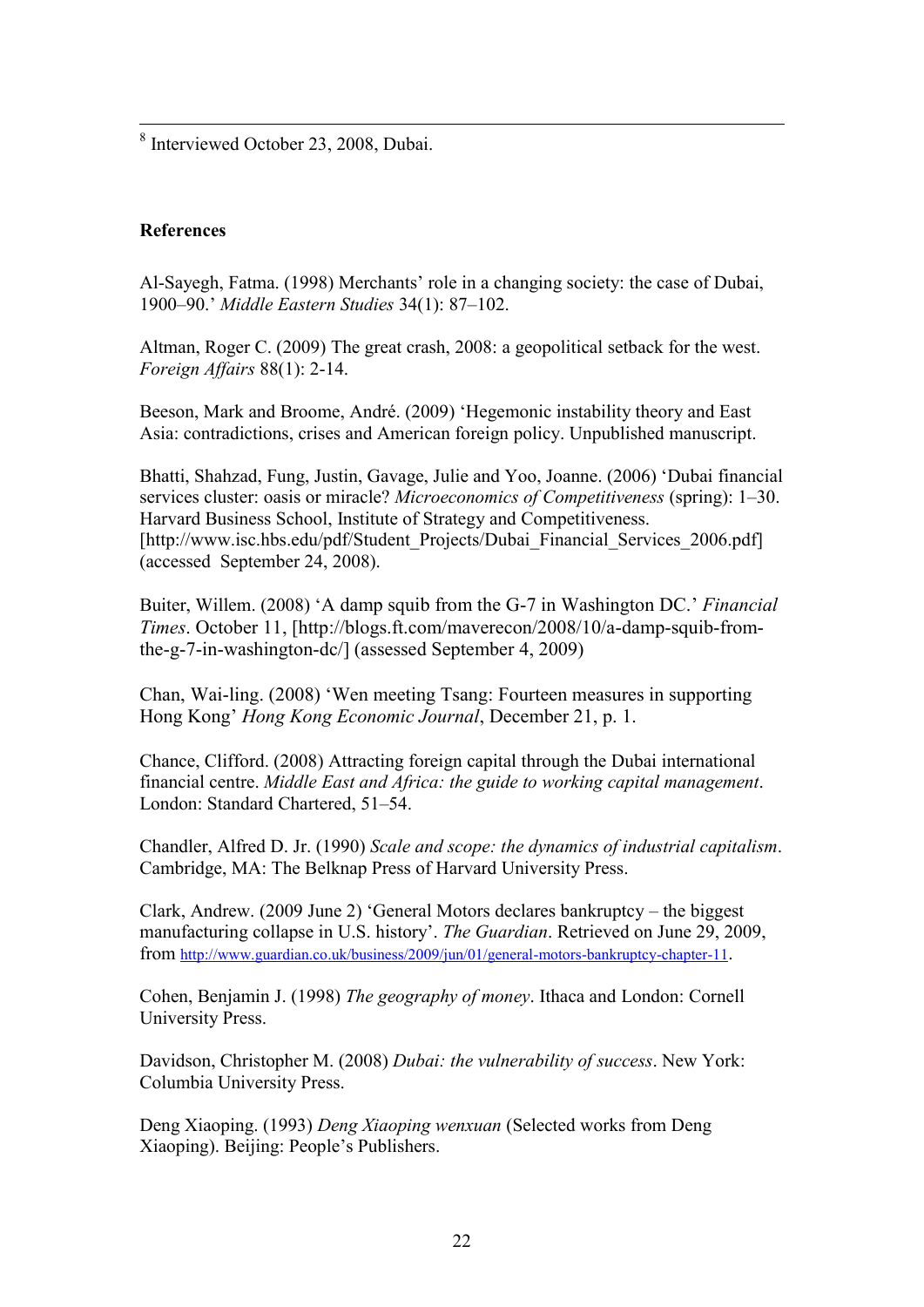Duan, Junshan. (2005) Guoji jinyong zhongxin chenzhang yinssu de lilun fenxi ji zai Shanghai de shizheng (The Theory of the Growth of the International Financial Centre and the Practice of Shanghai's Experiences). *Shanghai Jinrong* (Shanghai Finance). No. 7, 16–19.

<u>.</u>

Eatwell, John. (2008) 'Is capitalism in crisis?' *Public Policy Research* 15(2) (June– August): 80–83.

Evans-Pritchard, Ambrose (2009, April 3) The G20 moves the world a step closer to a global currency. *Daily Telegraph*. Retrieve on July 6, 2009, from http://www.telegraph.co.uk/finance/comment/ambroseevans\_pritchard/5096524/The-G20-moves-the-world-a-step-closer-to-a-global-currency.html.

Fan, Cindy C. (2006) China's eleventh five-year-plan (2006–2010) from "getting rich first" to "common prosperity. *Eurasian Geography and Economics* 47(6): 708–723.

Gamble, Jos. (2003) *Shanghai in transition: changing perspectives and social contours of a Chinese metropolis*. London: Routledge.

Gilpin, Robert. (1987) *The political economy of international relations*. Princeton, NJ: Princeton University Press.

*Global Financial Centres Index 3* (GFCI3). (2008) London: Y/Zen Group.

Grice, Andrew and Morris, Nigel. (2009) ‗World leaders agree to throw \$1 trillion at global recession.' *The Independent*, April 3, pp. 2-3.

Heilmann, Sebastian. (2005) Policy-making and political supervision in Shanghai's financial industry. *Journal of Contemporary China* 14(45) (November): 643–668.

*Hong Kong Economic Journal.* (2009) 'Reasons of establishing an international financial center' (Editorial) May 18, p. 2.

*Hugang jinji* (Shanghai and Hong Kong Economy). (2008) A special report on Shanghai international financial centre 1: 33–35.

International Monetary Fund (IMF). (2007, May) *Dubai international financial centre: IOSCO objectives and principles of securities regulation*. Washington D.C.: IMF and Capital Markets Department.

International Monetary Fund (IMF) (2009) *World economic outlook 2009*, April. Washington D.C.: International Monetary Fund.

Komiya, Ryūtarō, Masahiro Okuno and Kotaro Suzumura (eds.). (1988) *Industrial policy of Japan*. U.S.: Academic Press.

Kwok, Kristine and Chan, Maria. (2009, December 20) Beijing helps HK fight crisis. *South China Morning Post*. (Business, B1).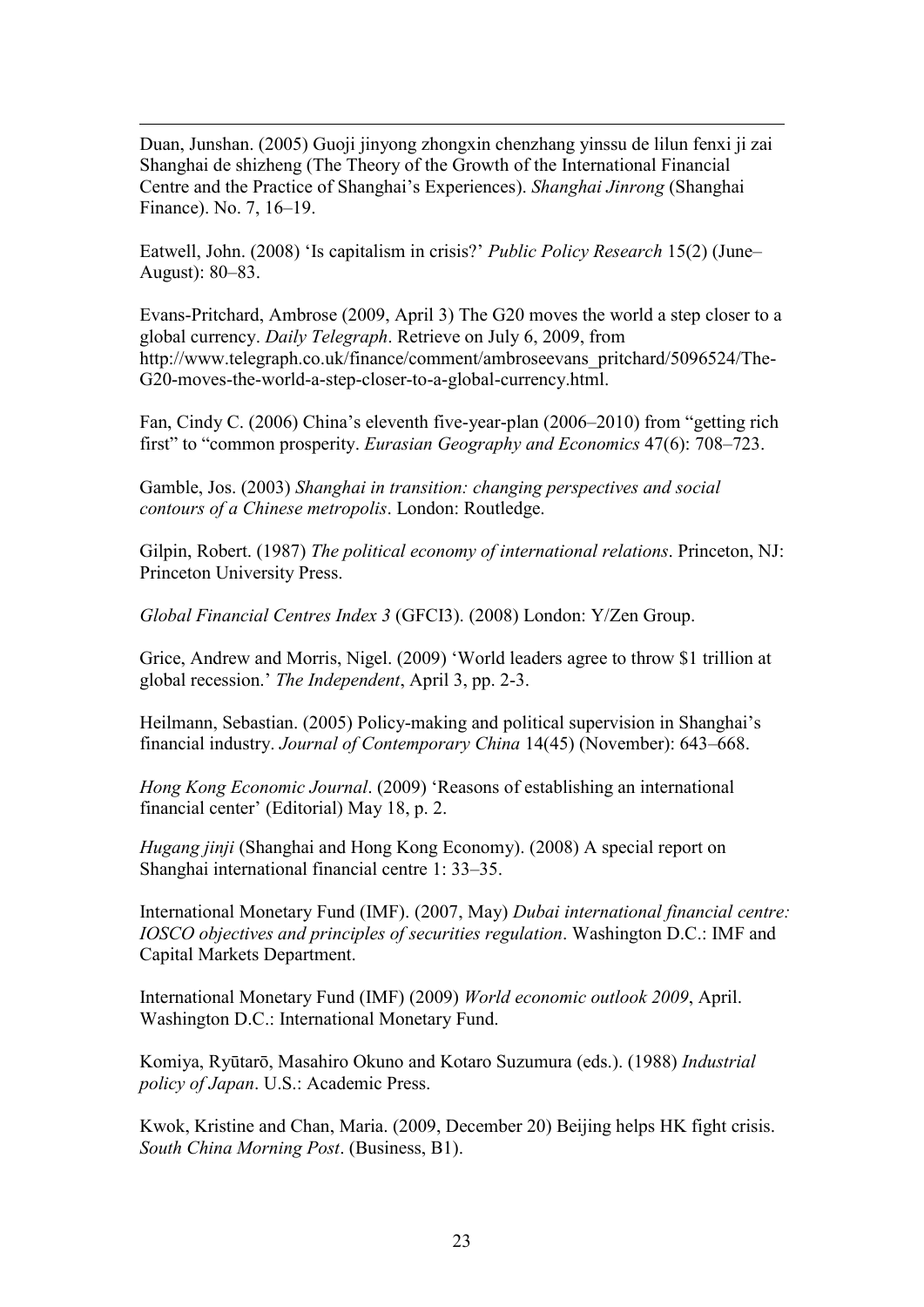Lesova, Polya. (2008, October 13) Stocks, currencies in emerging markets rally: Morgan Stanley upgrades emerging-market equities to maximum overweigh. *MarketWatch*. Retrieved on October 14, 2008, from [http://www.marketwatch.com/news/story/stocks-currencies-emerging-markets](http://www.marketwatch.com/news/story/stocks-currencies-emerging-markets-rally/story.aspx?guid=%7B7A12BDCB-8B5E-4F99-95C4-6999A3562CB5%7D&dist=msr_20)[rally/story.aspx?guid=%7B7A12BDCB-8B5E-4F99-95C4-](http://www.marketwatch.com/news/story/stocks-currencies-emerging-markets-rally/story.aspx?guid=%7B7A12BDCB-8B5E-4F99-95C4-6999A3562CB5%7D&dist=msr_20) [6999A3562CB5%7D&dist=msr\\_20.](http://www.marketwatch.com/news/story/stocks-currencies-emerging-markets-rally/story.aspx?guid=%7B7A12BDCB-8B5E-4F99-95C4-6999A3562CB5%7D&dist=msr_20)

<u>.</u>

Liu, Gang. (2007) ‗Shanghai guoji jinrong zhongxin jianshe de jincheng panduan.' (Understanding of the progress of Shanghai's being an international financial center.) *Jingi Wenti Tansuo* (Inquiry into Economic Issues). No. 5, 149–153.

Looney, Robert E. (2005) Why has the Middle East been so slow to globalize? *Review of Middle East Economics and Finance* 3(3): 173–202.

*Lu Jia Zui Forum 2009: Publication* (2009) Finance and economic growth in the globalized age. May 15-16, 2009. (a booklet for Lu Jia Zui Forum 2009)

Mellor, William. (2005) ‗Fast-living Shanghai at crash risk' *The Standard* (Hong Kong) May 23, [http://www.thestandard.com.hk/stdn/std/China/GE23Ad05.html] (assessed September 4, 2009)

Mishkin, Frederic S. (2006) *The next great globalization: How disadvantaged nations can harness their financial systems to get rich*. Princeton, NJ: Princeton University Press.

Momani, Bessma. (2009) The oil-producing gulf states, the IMF and the international financial crisis. *World Economics* 10(1) (January-March): 13-24.

*National Institute of Economic Review* (NIER). (2008) No. 204, (April). London: National Institute of Economic and Social Research.

*National Institute of Economic Review* (NIER). (2009) No. 208, (April). London: National Institute of Economic and Social Research.

Nell, Edward J. (1996) *Making sense of a change economy: Technology, markets and morals*. London: Routledge.

Nie, Feng, Liu, Xiaochuan and Cai, Yiyu. (2008) Shanghai jinrong chuangxin shiyanqu jianshe yanjiu (On the financial innovation research area in Shanghai). *Gaige yu Zhanlue* (Reformation and Strategy). 6: 115–118.

O'Rourke, Kevin H. and Williamson, Jeffrey G. (1999) *Globalization and history: The evolution of a nineteenth-century Atlantic economy*. Cambridge, MA: The MIT Press.

Pacione, Michael. (2005) City profile: Dubai. *Cities* 22(3): 255–265.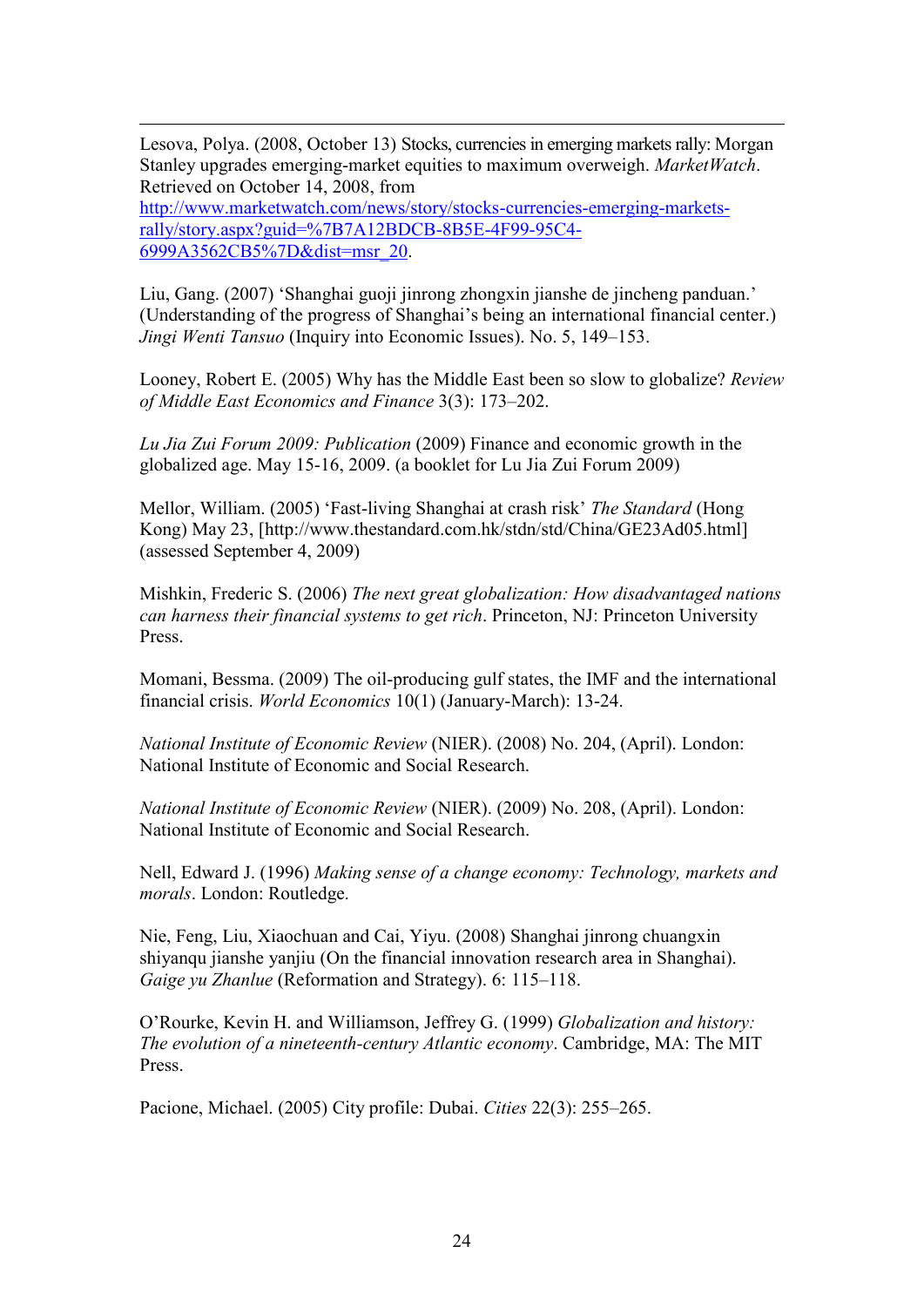Pauly, Louis W. (2008) The political economy of global financial crisis. In *Global political economy*, 2<sup>nd</sup> edition. Edited by Ravenhill, John. Oxford: Oxford University Press, pp. 241-272.

Polanyi, Karl. (1944) *The Great Transformation*. Boston: Beacon Press.

<u>.</u>

Saidi, Nasser. (2008) Towards economic growth and international integration in the Middle East. *HSBC's guide to cash management: Treasury and trade in the Middle East*, Hong Kong: HSBC, pp. 21-25.

Saidi, Nasser and Scacciavillani, Fabio. (2009) 'The institutional framework of the Gulf central bank.' *World Economics* 10(1) (January-March): 25-44.

Sassen, Saskia. (2007) *Territory, authority, rights: From medieval to global assemblages*. Princeton, NJ: Princeton University Press.

Saxenian, Annalee. (1996) *Regional advantage: cultural and competition in Silicon Valley and Route 128*. Cambridge, MA: Harvard University Press.

Shiller, Robert J. (2000) *Irrational exuberance*. Princeton, NJ: Princeton University Press.

Soros, George. (1997, September 21) Towards a global open society. *World Bank Speech* (Hong Kong), pp. 1-5.

Soros, George. (1998) *The crisis of global capitalism: Open society endangered*. London: Little Brown.

Soros, George. (2004) *The bubble of American supremacy*. London: Phoenix.

Soros, George. (2008) How to capitalise the banks and save finance. *Financial Times*. Retrieved on October 13, 2008, from [http://www.ft.com/cms/s/0/55b32b9e-9888-](http://www.ft.com/cms/s/0/55b32b9e-9888-11dd-ace3-000077b07658.html) [11dd-ace3-000077b07658.html.](http://www.ft.com/cms/s/0/55b32b9e-9888-11dd-ace3-000077b07658.html)

*The GRC Economic Research Bulletin*. (2008) Issue no. 7 (December): 1-55.

*The Wall Street Journal.* (2008) 'The End of Wall Street' (Editorial and Opinion). September 24, p. 15.

Walter, Stefanie. (2008) A new approach for determining exchange-rate level preferences. *International Organization* 62(3): 405–438.

Wang, Yan. (2007) Shanghai jinrong shengtai xianzhuang fenxi: jiakuai jianshe Shanghai guoji jinrong xhongxin (Analysis of Shanghai's financial ecology: Rapid development of Shanghai international financial center). *Jinrong Guanli* (Technology and Market) 4: 54-55.